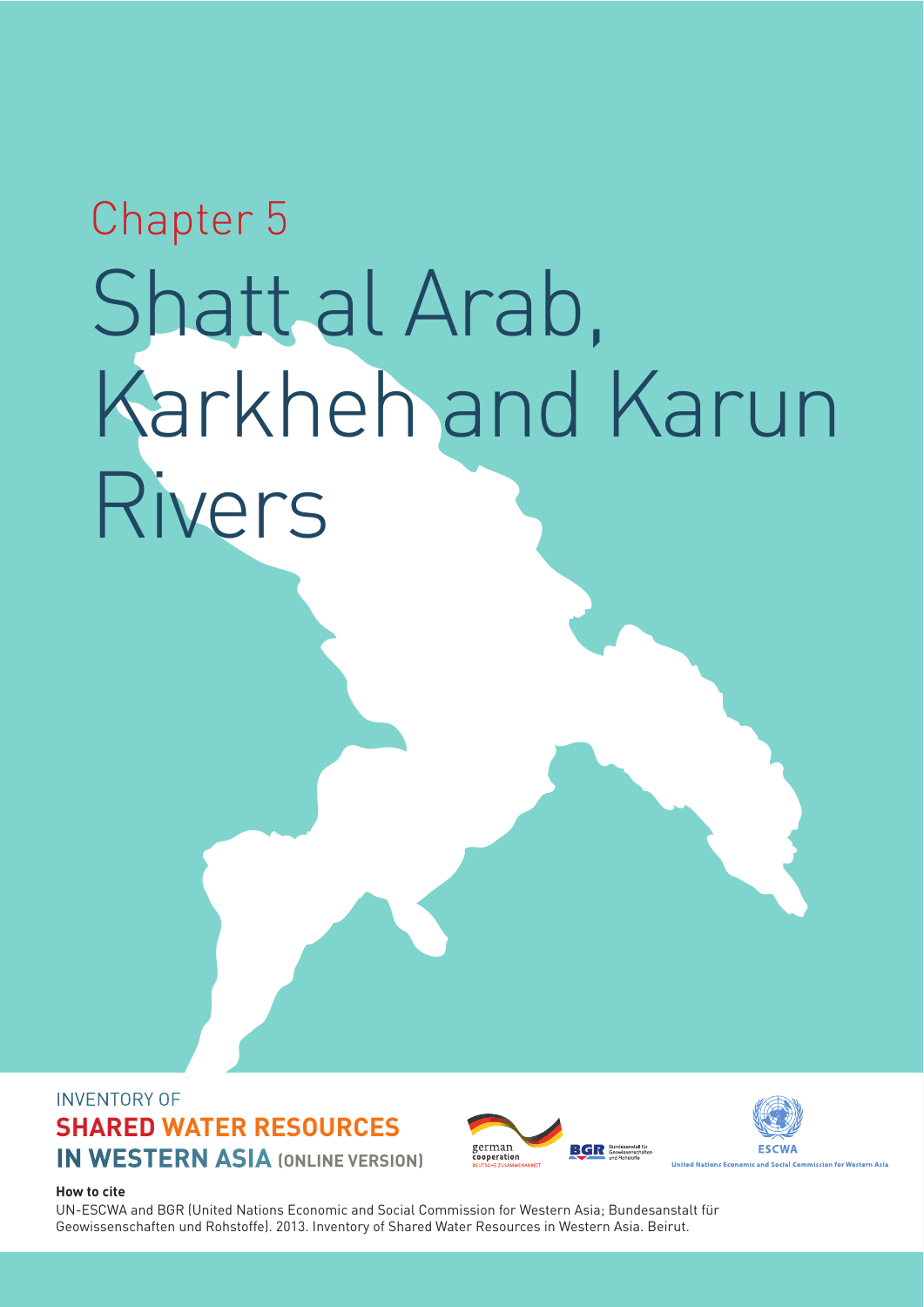## Shatt al Arab, Karkheh and Karun Rivers

#### EXECUTIVE SUMMARY

The Shatt al Arab River is formed by the confluence of the Euphrates and Tigris Rivers near the city of Qurnah in southern Iraq. Downstream of Qurnah, the area draining to the Shatt al Arab region is shared between Iran and Iraq. In addition to the Euphrates and Tigris Rivers, the Karkheh and the Karun sub-basins contribute water to the Shatt al Arab. Both the Karkheh and the Karun Rivers originate in the Zagros Mountains in Iran and discharge into the Shatt al Arab.

The Shatt al Arab River forms the main source of freshwater for the Persian Gulf and plays an important role for marine habitats in the Gulf's north-eastern coastal areas. However, the large-scale development of upstream water regulation and dam structures, together with the drainage of the Mesopotamian Marshes have caused severe salinization of the river. This not only threatens marine ecosystems in the Gulf, but also jeopardizes agricultural activity along the Shatt al Arab.

There are no water agreements in place for the Shatt al Arab, Karun or Karkheh Rivers. However, Iran and Iraq have agreed to cooperate on issues of common concern.

#### KEY CONCERNS

#### WATER QUANTITY

Intensive water resource development (mainly dams and irrigation infrastructure) in the upstream areas of the Euphrates and Tigris Basins has resulted in a reduction of flows to the Shatt al Arab River and Mesopotamian Marshes.

Iraq has voiced concern over recent Iranian plans to construct a levy along the Iran-Iraq border through the Haweizeh Marshes. Such a levy would reduce freshwater flow to Iraq, further threatening the marsh ecosystems.

#### WATER QUALITY

The drainage of the Mesopotamian Marshes has had a negative impact on the Shatt al Arab and the Persian Gulf: the increase in salinity levels in the Shatt al Arab has caused noticeable degradation of coastal areas in Kuwait due to the presence of toxic sediments in the Gulf. Increased pollution from agricultural, industrial and domestic effluents forms an additional problem.

#### FACTS

| <b>RIVER</b>                    | <b>SHATT AL ARAB</b><br><b>RIVER</b> | <b>KARKHEH RIVER BASIN</b>        | <b>KARUN RIVER BASIN</b>           |
|---------------------------------|--------------------------------------|-----------------------------------|------------------------------------|
| <b>RIPARIAN COUNTRIES</b>       | Iran, Iraq                           | Iran, Iraq                        |                                    |
| <b>BASIN AREA SHARES</b>        | -                                    | Iran 98%, Iraq 2%                 | <b>Iran</b>                        |
| <b>BASIN AREA</b>               | $\overline{\phantom{0}}$             | $51,110$ km <sup>2</sup>          | $71,980$ km <sup>2</sup>           |
| <b>RIVER LENGTH</b>             | 192 km                               | 964 km                            | 867 km                             |
| <b>MEAN ANNUAL FLOW VOLUME</b>  | $\ddotsc$                            | 5.8 BCM                           | 24.5 BCM                           |
| <b>MAIN DAMS</b>                | $\overline{\phantom{0}}$             | 2 (max. storage capacity 7.9 BCM) | 6 (max. storage capacity 12.4 BCM) |
| <b>PROJECTED IRRIGATED AREA</b> | $\cdot$ .                            | $\cdot$ .                         | $\cdot$ .                          |
| <b>BASIN POPULATION</b>         | -                                    | 4 million                         | 3.5 million                        |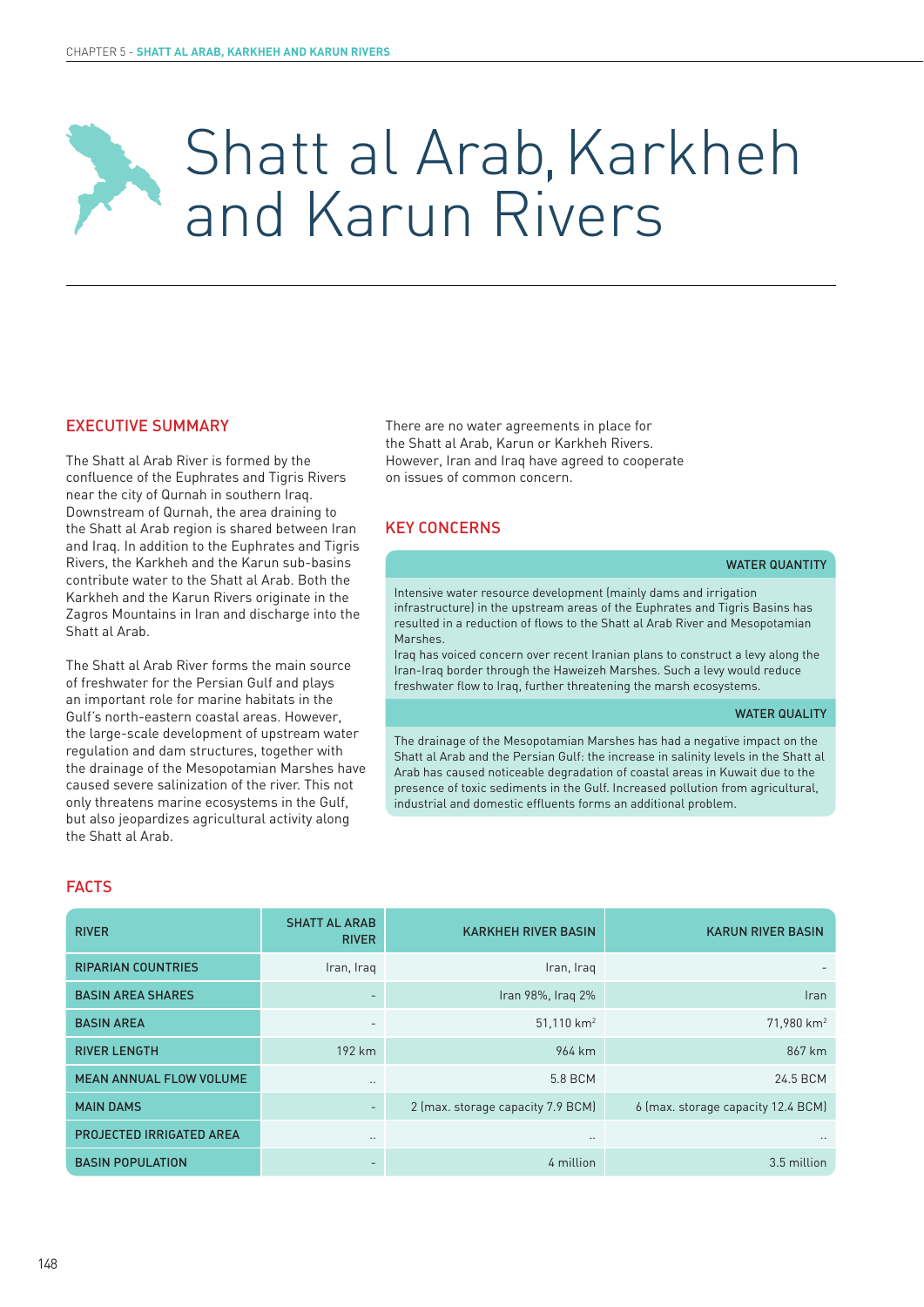#### *Qeshlagh* **OVERVIEW MAP** \$

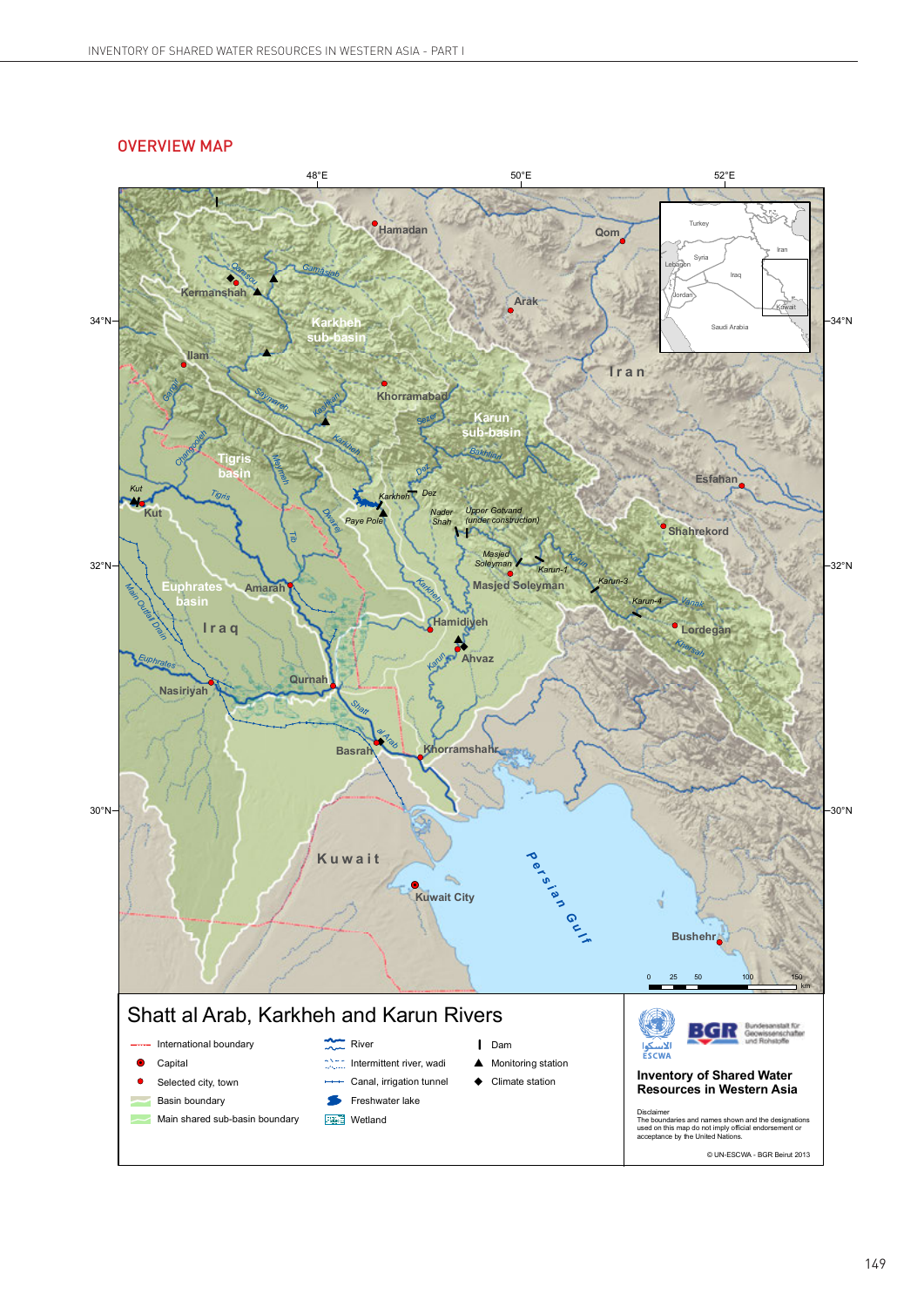### **CONTENTS**



| <b>GEOGRAPHY</b> | 152 |
|------------------|-----|
| Climate          | 153 |
| Population       | 154 |



| <b>SHATT AL ARAB</b>                 | 155 |
|--------------------------------------|-----|
| Hydrological characteristics         | 155 |
| Water resources management           | 156 |
| Water quality & environmental issues | 156 |



| <b>KARKHEH</b>                       | 157 |
|--------------------------------------|-----|
| Hydrological characteristics         | 157 |
| Water resources management           | 158 |
| Water quality & environmental issues | 159 |
|                                      |     |



| <b>KARUN</b>                         |     |
|--------------------------------------|-----|
| Hydrological characteristics         | 160 |
| Water resources management           |     |
| Water quality & environmental issues |     |
|                                      |     |

| AGREEMENTS, COOPERATION & OUTLOOK | 163 |
|-----------------------------------|-----|
| Agreements                        | 163 |
| Cooperation                       | 163 |
| Outlook                           | 163 |
|                                   |     |
| <b>NOTES</b>                      | 164 |
| <b>BIBLIOGRAPHY</b>               | 166 |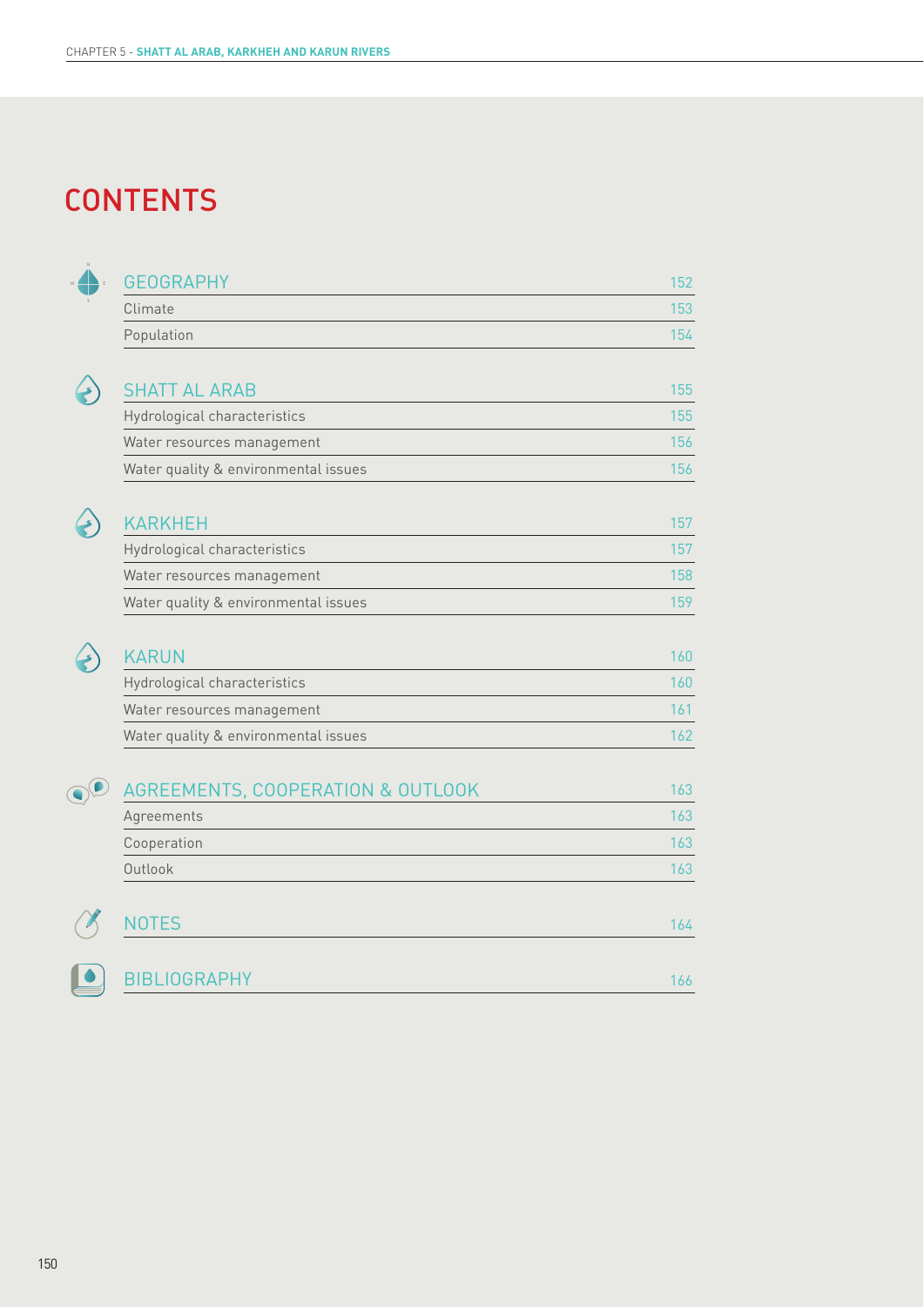## FIGURES

| FIGURE 1. | Sketch of the Mesopotamian river system                                                                    | 152 |
|-----------|------------------------------------------------------------------------------------------------------------|-----|
| FIGURE 2. | Climate diagrams for Kermanshah in Iran, Ahvaz in Iran and Basrah<br>in Iraq                               | 153 |
| FIGURE 3. | Mean annual precipitation in the Shatt al Arab region, including the<br>Karkheh and Karun Basins           | 154 |
| FIGURE 4. | Potential mean annual flow contributions to the Shatt al Arab                                              | 156 |
| FIGURE 5. | Mean monthly flow regime of the Karkheh River at the Paye Pole<br>gauging station (1961-2001)              | 157 |
| FIGURE 6. | Changes in mean Electrical Conductivity (EC) values along the<br>Karkheh River (1988 and 2002)             | 159 |
| FIGURE 7. | a) Mean (specific) annual discharge, b) discharge anomaly time<br>series of the Karun at Ahvaz (1894-1985) | 160 |
| FIGURE 8. | Mean monthly flow regime of the Karun River at Ahvaz for different<br>time periods (1894-1985)             | 161 |
| FIGURE 9. | Water use in the Karun Basin in 2007                                                                       | 161 |

### TABLES

| TABLE 1. | Summary of annual flow volume statistics for the Karkheh River and<br>its major tributaries in Iran (1961-2001) | 157 |
|----------|-----------------------------------------------------------------------------------------------------------------|-----|
|          | TABLE 2. Current and planned water allocations in the Karkheh Basin in Iran                                     | 158 |
|          | TABLE 3. Constructed dams in the Karkheh Basin in Iran                                                          | 159 |
| TABLE 4. | Main constructed and planned dams in the Karun Basin in Iran                                                    | 162 |

## BOXES

| <b>BOX 1.</b> | Evolution of the Shatt al Arab Delta | 155  |
|---------------|--------------------------------------|------|
| BOX 2.        | Piping Karkheh Water to Kuwait       | 158  |
| <b>BOX 3.</b> | The Haweizeh Marshes                 | 159  |
| BOX 4.        | The Many Courses of the Karun        | 160. |
|               |                                      |      |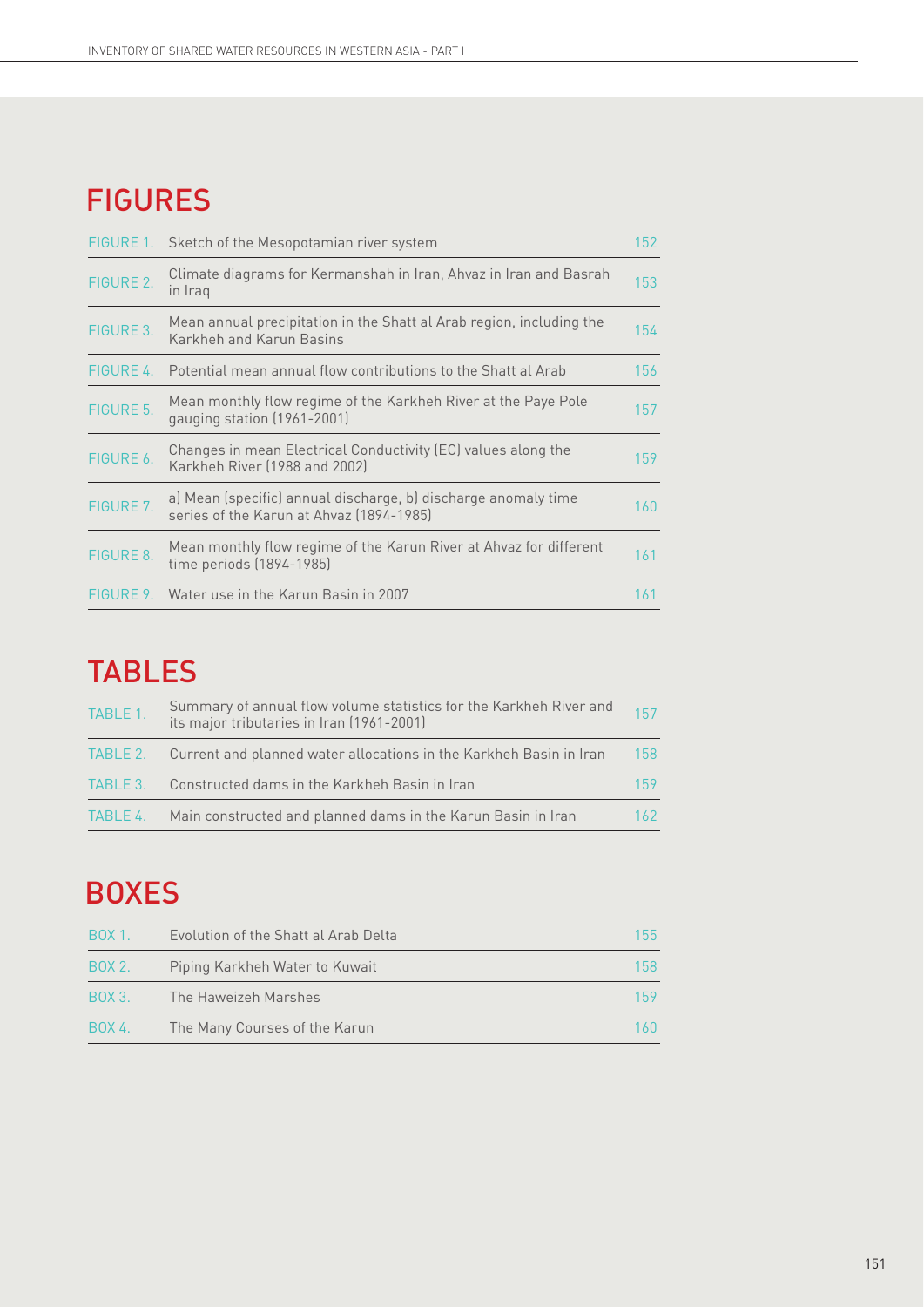#### **Defining the Euphrates-Tigris-Shatt al Arab Basins**

The Euphrates-Tigris-Shatt Al Arab river system constitutes by far the largest surface water resource in the study area. Its combined topographic catchment covers more than 900,000 km2 from the headwaters in the Taurus-Zagros Mountain Range to the Mesopotamian lowlands and the only outlet to the Persian Gulf, the Shatt Al Arab (Fig. 1). The overall basin is also home to around 54 million people in Iran, Iraq, Syria and Turkey. Given its importance and in order to adequately reflect the specific conditions as well as its complex hydrology, the Inventory dedicates five chapters to this river system.

The Euphrates River Basin (Chap. 1) and Tigris River Basin (Chap. 3) each have a different dynamic and set of characteristics, particularly with regard to their riparian countries, tributaries and

contribution to discharge, as well as water use patterns and water quality. The shared tributaries of the Euphrates River (Chap. 2) and the major shared tributaries of the Tigris River (Chap. 4) are covered in more detail in two separate chapters in order to highlight the role of these rivers and draw attention to local water issues and transboundary impacts. Chapter 4 also provides information on water use in Iran, which does not share the watercourse of the Tigris River itself but hosts important tributaries within the Tigris Basin. Finally, the Shatt al Arab River is discussed together with two additional major tributaries, the Karkheh and the Karun Rivers, which discharge directly into the Mesopotamian Marshes or the Shatt al Arab itself, and are hence neither part of the Euphrates or Tigris River basins (Chap. 5).



#### Figure 1. Sketch of the Mesopotamian river system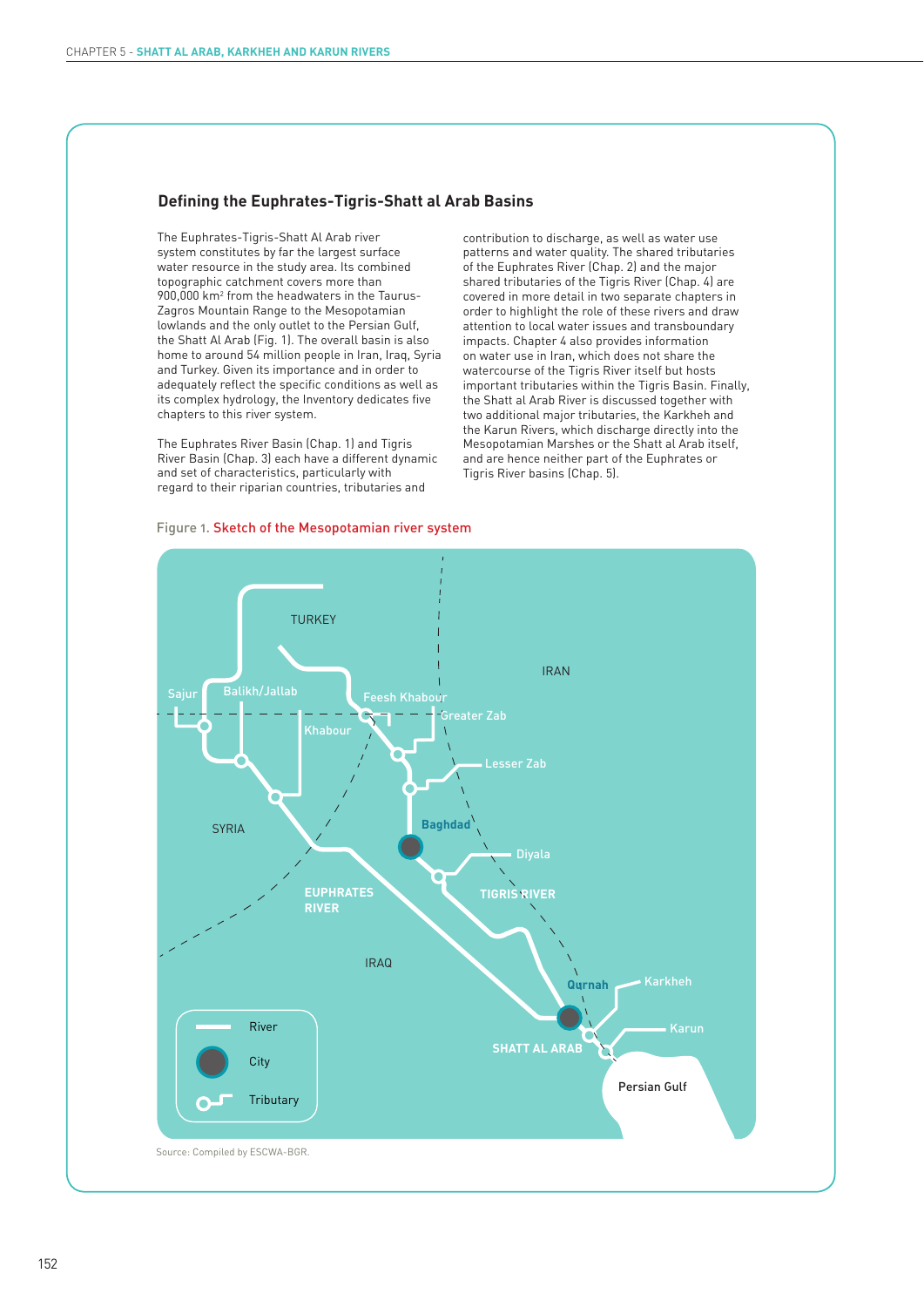

The area draining to the Shatt al Arab includes the Euphrates Basin, the Tigris Basin, and two major sub-basins: the Karkheh and the Karun (see Chap. 1, Overview Map, Fig. 1). The Shatt al Arab River is born from the confluence of Euphrates and Tigris Rivers near the Iraqi town of Qurnah and is shared between Iran and Iraq. The area draining to the Shatt al Arab covers about  $145,190$  km<sup>2</sup>, excluding the Euphrates and Tigris Basins (upstream of Qurnah), but including the Karkheh and Karun sub-basins (see Overview Map).1

The Karkheh and Karun Rivers both originate in the Zagros Mountains in Iran and discharge into the Shatt al Arab. Unlike the Karkheh Basin, the Karun Basin lies entirely in Iran. The Karun is nevertheless included in this chapter as it contributes significantly to the Shatt al Arab, which defines part of the Iran-Iraq border.

#### CLIMATE

The climate in the Shatt al Arab region is hot and arid. Based on data from the city of Basrah, average temperatures in the Shatt al Arab region vary from 9°C to 41°C; temperature lows occur in January, highs in July.<sup>2</sup> Annual precipitation rates range from 100 mm in the western part of the delta to about 200 mm in the east.<sup>3</sup> The city of Basrah has a mean annual precipitation of about 100 mm.

By contrast, cold winters and mild summers are the norm in the northern, more mountainous areas. Temperatures across the basin vary from a minimum of -25°C in winter to a maximum of 50°C in summer. Mean annual precipitation in the Karkheh Basin was estimated at 450 mm, ranging from 150 mm in the lower plains to 750 mm in the upper mountainous regions.4 Rain- and snowfall occur mainly in winter and spring.<sup>5</sup>

The Karkheh sub-basin has a varied climate that is strongly influenced by the basin's diverse topography. The Khuzestan Plain and the southern parts of the basin are arid, with mild winters and long, hot summers (Figure 2, Ahvaz climate diagram).

The Karun sub-basin covers three climatic zones: a mountainous zone, a zone of foothills and inland desert, and a coastal desert zone.

The climate ranges from extremely hot, dry summers with air temperatures above 50°C to cold winters with sub-zero temperatures.

Total annual precipitation ranges from 150 mm in the plain to 1,200 mm in the mountains.<sup>6</sup> As in the Karkheh Basin, precipitation falls mainly between November and April.

#### Figure 2. Climate diagrams for Kermanshah in Iran, Ahvaz in Iran and Basrah in Iraq



**Month**

Source: Compiled by ESCWA-BGR based on data provided by WorldClim, 2011; Climate Diagrams, 2009; Phytosociological Research Center, 2009; Masih, 2011.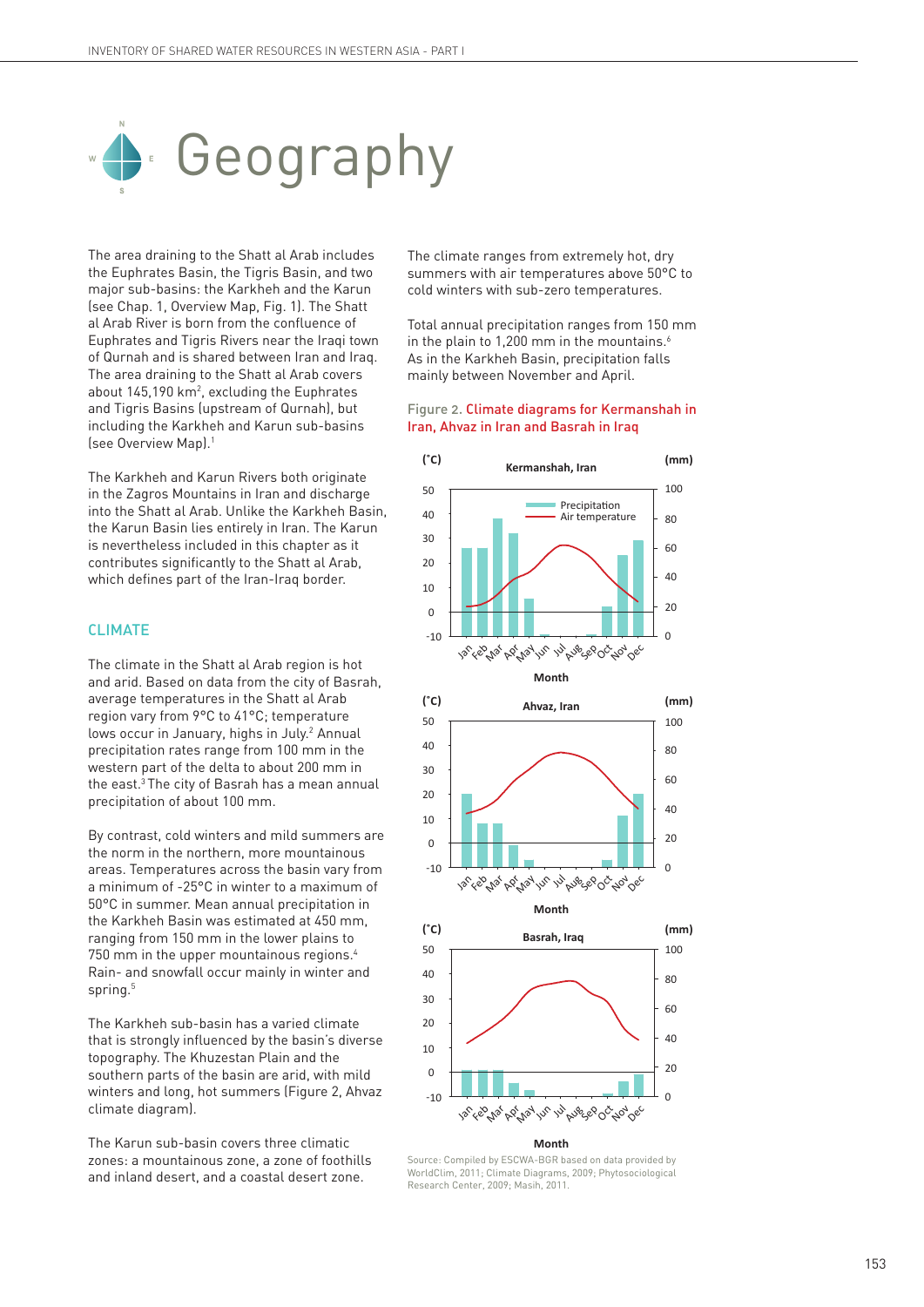



Source: Compiled by ESCWA-BGR based on data provided by WorldClim, 2011.

#### POPULATION

Exact population figures are not available for the Shatt al Arab region. However, the largest city in the region, Basrah, has 3.5 million inhabitants, giving an indication of population numbers in the area.

The Karkheh Basin population<sup>7</sup> was estimated at 4 million in 2002, of which about one third resides in rural areas.<sup>8</sup> The basin's annual population growth rate is estimated at around 2.6%.9 The Karun Basin has a population of about 3.5 million.10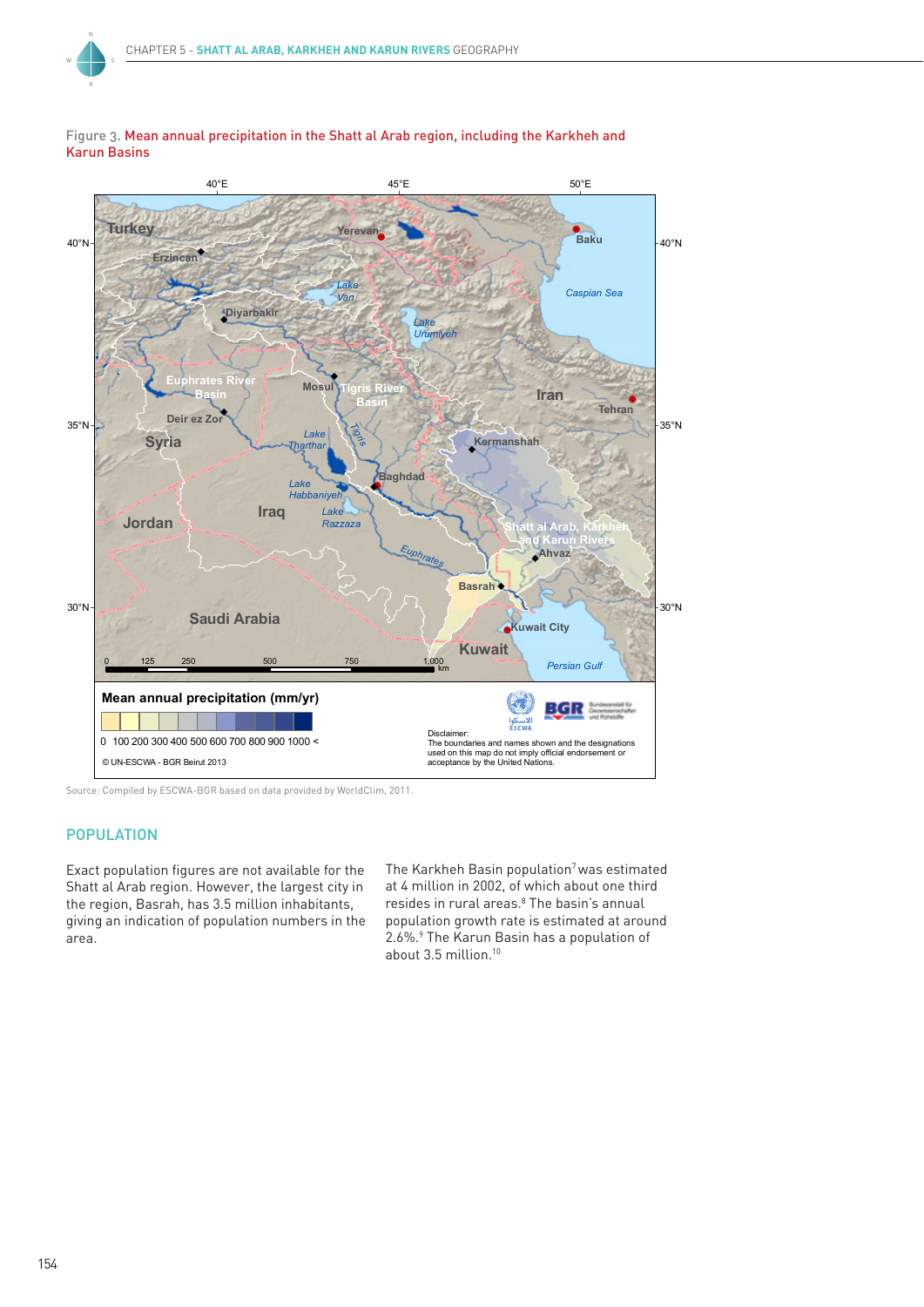

The Shatt al Arab River is formed after the confluence of the Euphrates and the Tigris Rivers near the city of Qurnah in southern Iraq (see Overview Map). The southern part of the river constitutes the border between Iran and Iraq until it discharges into the Gulf.

With a total length of 192 km, the Shatt al Arab widens over its course, expanding from a width of 250-300 m near the Euphrates-Tigris confluence to almost 700 m near the city of Basrah and more than 800 m as it approaches the river mouth. An area of  $145,190$  km<sup>2</sup> drains directly to the Shatt al Arab region downstream of the Euphrates-Tigris confluence (excluding the Euphrates and Tigris Basin areas). Several tributaries join the Shatt al Arab during its course, most importantly the Karkheh and the Karun Rivers.

The Shatt al Arab Delta area is classified as estuarine-deltaic because the river's sediment seeps into a shallow, narrow part of the Persian Gulf.11

The Shatt al Arab Delta is 140 km wide and splits into more than 10 branches.<sup>12</sup> The landscape is characterized by green marshy areas, lakes, lagoons and estuaries, bordered by irrigated lands and date palm plantations and surrounded by desert.<sup>13</sup>

#### **Evolution of the Shatt al Arab Delta BOX 1**

The Shatt al Arab River is one of Earth's newest geological features, created by the relentless retreat of the shoreline. Research suggests that the Persian Gulf did not exist in its present form at the beginning of the Holocene (12,000 years ago), with the Euphrates and Tigris Rivers flowing through a marshy area and draining into the Arabian Sea at the Strait of Hormuz.<sup>1</sup> During the Holocene Period, seawater poured into the low-lying marsh area, flooding the land at a rate of up to one kilometre per year. Approximately 6,000 years ago, the shoreline had retreated more than 400 km beyond its present location, flooding most of lower Mesopotamia.15 Vast quantities of alluvial deposit from the Euphrates, Tigris, Karkheh and Karun Rivers eventually restored the shore to its present-day location, although the four rivers continued to drain separately into the Gulf.16 It was only in the early modern period (16th-18th century) that these rivers merged to form the modern Shatt al Arab.<sup>1</sup>

#### **The Coast of the Arabs**

Shatt al Arab means the riverbank/coast of the Arabs. In the past, this region of lakes and marshes was home to the Marsh Arabs, a population group composed of different tribes. Most of these populations were displaced when the marshes were drained in the 1990s. The Shatt al Arab is referred to as Arvand Rud in Persian.

#### HYDROLOGICAL CHARACTERISTICS

Figure 4 shows estimates of the potential long-term mean annual discharge (73.6 BCM or approx.  $2,340 \text{ m}^3/\text{s}$  of the Shatt al Arab into the Gulf. The total flow volume is calculated as the sum of the long-term mean annual flow estimates of the four Shatt al Arab tributaries, with the following values:<sup>18</sup> the Karun contributes 24.5 BCM (measured at Ahvaz gauging station), the Karkheh 5.8 BCM,19 the Euphrates 17.6 BCM (measured at Hindiyah



The Shatt al Arab, Iraq, 1992. Source: Ed Kashi/VII.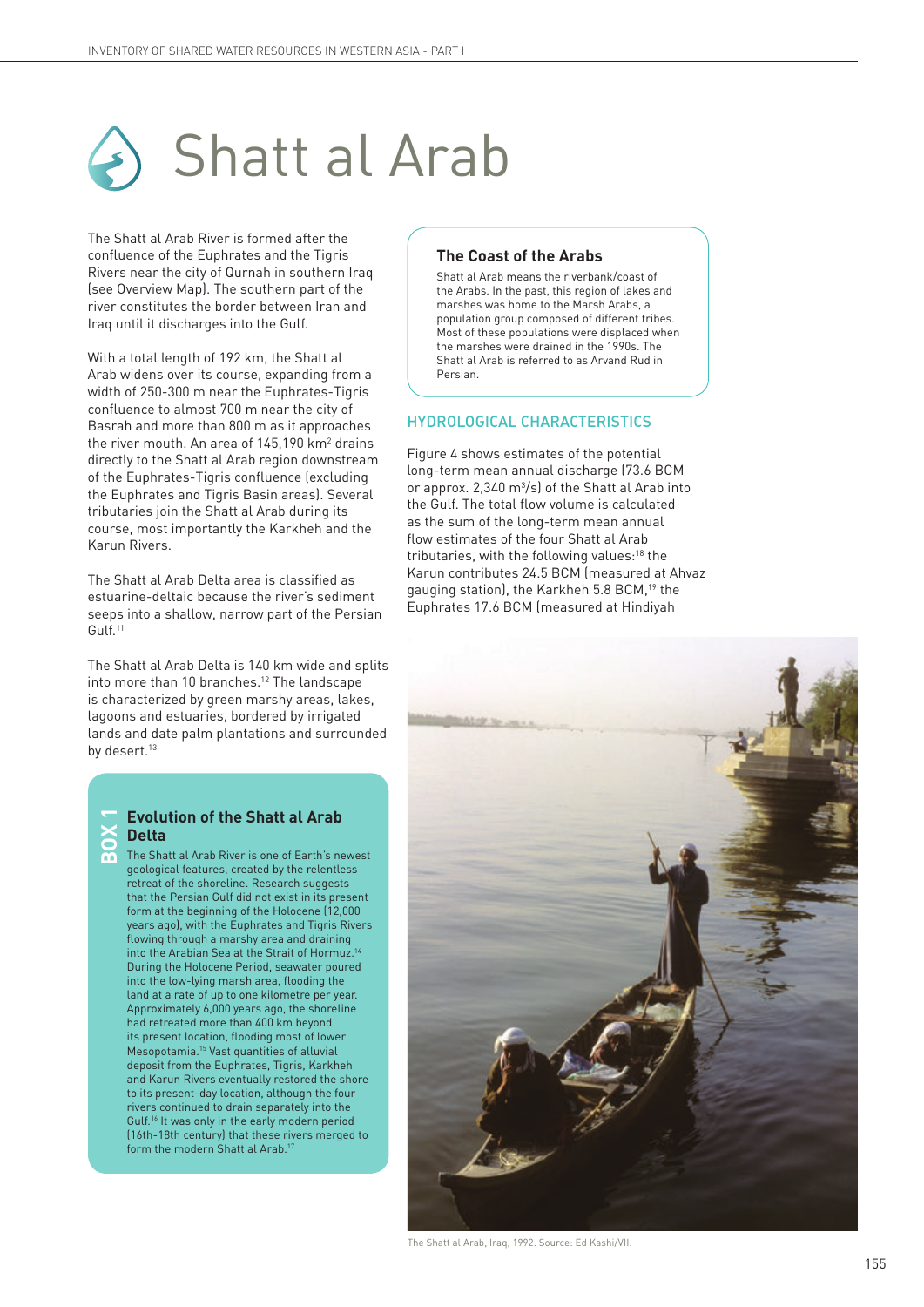gauging station)20 and the Tigris 25.7 BCM (measured at Kut).21 However, these long-term mean annual flow contributions, specifically from tributaries such as the Karkheh and Karun, are not measured directly at the Shatt al Arab confluence and it is likely that actual flow contributions vary significantly (e.g. due to abstractions and evaporation) from the estimates given here.<sup>22</sup> Detailed investigations on this topic, including process-based modelling studies and measurements of the water balance components, could therefore be valuable. In the absence of more precise data, values from Figure 4 can only be considered potential flow contributions, indicating each major tributary's relative contribution to the total Shatt al Arab flow volume and not taking into account abstractions and important evaporation losses.<sup>23</sup>

A 2009 study that includes annual water balance data for a common Euphrates-Tigris-Shatt al Arab Basin before regulation assumes large water losses through evaporation.<sup>24</sup> The same study points to discrepancies between runoff measurements on the Euphrates and Tigris Rivers and the point where the Shatt al Arab discharges into the Gulf. Estimated runoff formed in the Taurus and Zagros Mountains was about  $3,500$  m $^3$ /s, while the Shatt al Arab discharged 1,450 m3 /s (45.7 BCM/yr), indicating total runoff losses of around 60% (2,050 m $^3\!/s$ ) $^{25}$ as a result of surface evaporation from lakes and swamps in the Mesopotamian Marshes.

#### WATER RESOURCES MANAGEMENT

The Shatt al Arab is an important water body as it allows for agricultural production in an arid area with a hot and humid climate. In the 1970s the Shatt al Arab Delta had the largest date palm forest in the world with around 18 million date palms. Thirty years later more than 80% of this palm forest had disappeared due to reduced freshwater flows, increased salinity and damage caused by the Iran-Iraq war.<sup>26</sup>

There is limited information on water resource development projects in the Shatt al Arab region. However, in 2011 the Iraqi Ministry of Water Resources announced plans to construct a 129-km channel to divert water from the Shatt al Arab River for irrigation purposes. The  $irrigation channel$  will transfer about 30 m $\frac{3}{5}$ of water for use on agricultural land in Basrah Governorate.27

#### WATER QUALITY & ENVIRONMENTAL ISSUES

The Shatt al Arab River is the Persian Gulf's main source of freshwater and therefore plays a major role in maintaining the ecological balance of marine habitats in the northern Gulf.<sup>28</sup>

#### Figure 4. Potential mean annual flow contributions to the Shatt al Arab



Source: Compiled by ESCWA-BGR based on data provided by Ministry of Environment in Iraq et al., 2006; GRDC, 2011; Masih, 2011.

The drainage of the Mesopotamian Marshes has had a negative impact on the Persian Gulf, which is now noticeably degraded along the Kuwaiti coast. According to a study of sediment quality in Kuwait's northern coastal zones, the drainage of the Mesopotamian Marshes resulted in a rise in toxic sediments between 2001 and 2003.<sup>29</sup> The study concluded that under normal conditions the marshes would act as a filter, removing pollutants before the water flows into the Shatt al Arab and on to the Gulf. The deterioration of the Mesopotamian Marshes has also caused the decline of coastal fisheries, probably due to increased pollution, which has affected spawning areas and nursery grounds for species such as the penaeid shrimp.<sup>30</sup> This has in turn affected the area's lucrative shrimp business.

The salinization of the Shatt al Arab first became an issue in the 1960s. The situation further deteriorated from the 1970s onwards with the construction of dams and reservoirs on the Euphrates and Tigris Rivers. The regulation of the Euphrates and, to a lesser extent, the Tigris, led to a decrease in runoff, which eventually resulted in the degradation of the delta, as accumulated salt was no longer adequately drained.31 Low river runoff and high evaporation rates up to 41% in the extreme north-western part of the Gulf further contribute to high salinity.<sup>32</sup> The average salinity value (in TDS) of the Shatt al Arab at Sayhan (south of Khorramshahr) was 1,945 mg/L in 2010 and 2,408 mg/L in 2011.<sup>33</sup> These values far exceed the quidelines for irrigation,<sup>34</sup> limiting agricultural activities to highly salt-tolerant date palms.35

The oil pipelines running along the Shatt al Arab River pose a further pollution risk, as do Kuwait's oilfields near the river mouth.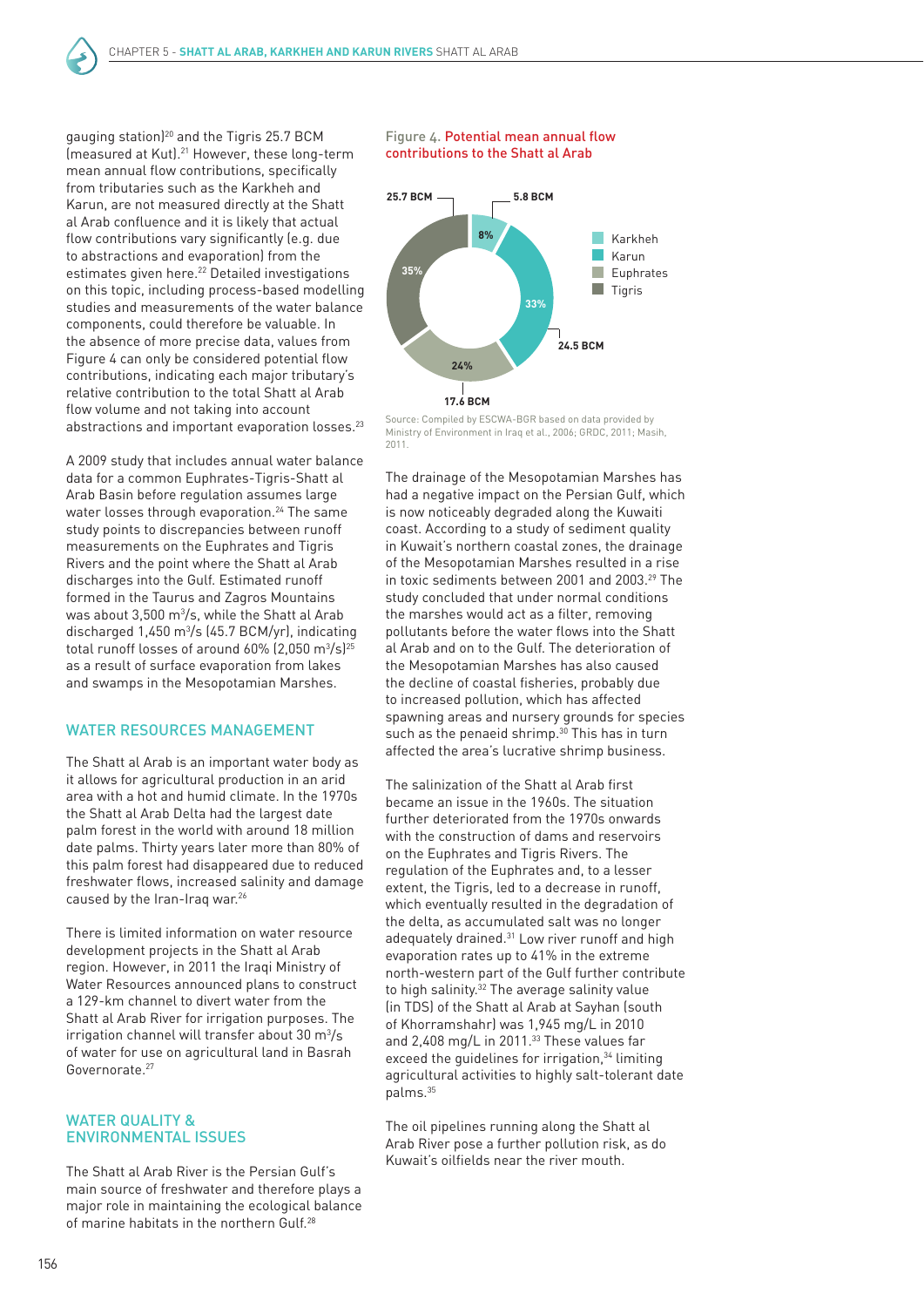

The main headwaters of the Karkheh, the Saymareh and Kashkan Rivers (see Overview Map), originate in the middle and south-western Zagros Mountain range in western Iran. These two tributaries join at Pole Dokhtar to form the Karkheh River. Before the river reaches the Haweizeh Marshes,<sup>36</sup> a large wetland shared by Iran and Iraq, it meanders through a flat plain. After covering a distance of about 964 km, the Karkheh discharges into the Shatt al Arab south of the city of Qurnah and the Euphrates-Tigris confluence.

The Karkheh River is the third largest river in Iran (in terms of water yield), after the Karun and Dez Rivers. The Karkheh drains a large catchment of  $51,110$  km<sup>2</sup>.<sup>37</sup>

#### HYDROLOGICAL CHARACTERISTICS

The Karkheh River Basin lies almost entirely in Iran (>95% basin area) and most likely contributes close to 100% of discharge. Hydrologically, the basin can be divided into five sub-basins: the Gamasiab, Kashkan, Qarasou, Saymareh and South Karkheh. The major tributaries of the Karkheh River are the Gamasiab, Kashkan, Qarasou and Saymareh Rivers.

#### Annual discharge variability

The five Karkheh River sub-basins exhibit dry and wet periods. The analysis of long-term river flow data from 1961 to 2001 shows that all sub-basins experienced a maximum flow during the 1968/1969 wet year (e.g. 12.59 BCM for the Karkheh River at Paye Pole, Table 1) and minimum flows during the 1999/2000 drought year (e.g. 1.92 BCM for the Karkheh River at Paye Pole). During this drought the Gamasiab River ran dry for two to three months.

#### Flow regime

The flow regime of the Karkheh River shown in Figure 5 can be considered near natural, as operation of the Karkheh Dam only started at the end of the observation period in 2001. However, widespread irrigation in the upper and middle part of the basin is likely to have affected the flow regime, specifically during low-flow periods in the dry summer months. Peak flows in winter and early spring (March and April) are dominated by snow-melt and rainfall. Peak flows are probably not significantly affected by agricultural activities as irrigation demand is very low during this period.

#### Figure 5. Mean monthly flow regime of the Karkheh River at the Paye Pole gauging station (1961-2001)



Source: Compiled by ESCWA-BGR based on Masih, 2011.

#### Table 1. Summary of annual flow volume statistics for the Karkheh River and its major tributaries in Iran (1961-2001)

| <b>SUB-BASIN</b> | <b>RIVER</b>        | <b>STATION</b><br>(DRAINAGE AREA, km <sup>2</sup> ) | <b>MEAN</b><br>(BCM) | <b>MINIMUM</b><br>(BCM) | <b>MAXIMUM</b><br>(BCM) |
|------------------|---------------------|-----------------------------------------------------|----------------------|-------------------------|-------------------------|
| Gamasiab         | Gamasiab            | Pole Chehre (10,860)                                | 1.08                 | 0.198                   | 2.85                    |
| Kashkan          | Kashkan             | Pole Dokhtar (9,140)                                | 1.64                 | 0.645                   | 3.21                    |
| Qarasou          | Qarasou             | Ghore Baghestan (5,370)                             | 0.72                 | 0.104                   | 1.91                    |
| Saymareh         | Saymareh<br>Karkheh | Holilan (20,863)<br>Jelogir (39,940)                | 2.43<br>4.97         | 0.607<br>1.790          | 6.19<br>10.77           |
| South<br>Karkheh | Karkheh             | Paye Pole (42,620)<br>Hamidiyeh (46,121)            | 5.83<br>5.15         | 1.920<br>1.070          | 12.59<br>11.32          |

Source: Compiled by ESCWA-BGR based on Masih et al., 2009.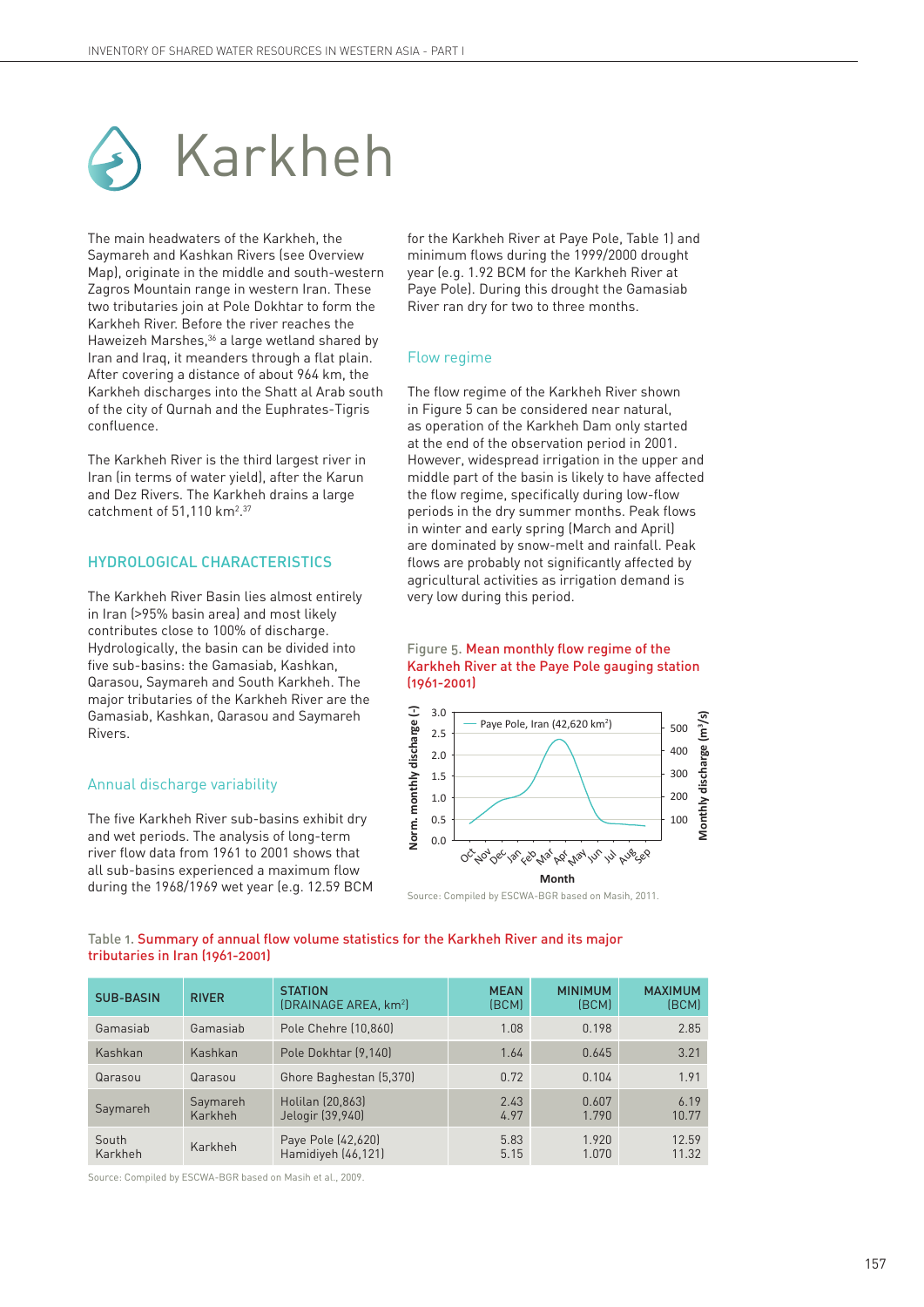#### Groundwater

Due to the basin's complexity and limited data availability, groundwater flow and the interaction with surface water in the Karkheh Basin are not well documented. Generally, groundwater availability in the northern part of the basin is limited to valley floors, characterized by relatively large depths, high infiltration rates and good water quality. In the southern arid plains, the productivity of the aquiferous materials is reduced, mainly as a result of limited thickness and low infiltration rates, as well as increased salinity.<sup>38</sup>

#### WATER RESOURCES MANAGEMENT

Water in the Karkheh Basin is used for domestic purposes,39 agricultural production and limited industrial activity. The basin ranks third in terms of surface water use in Iran and fourth in groundwater use.40 It is considered the country's most productive basin, comprising 9% of Iran's total irrigated area and producing around 11% of its wheat supply.<sup>41</sup> A hydrology and water resources assessment from 1993-94 estimated the total amount of irrigation water diverted from surface and subsurface resources in the Karkheh Basin at 3.9 BCM, of which 63% were from surface water and 37% from groundwater.<sup>42</sup> The same study projected total planned water allocation in the basin for 2011 at 7.9 BCM, of which about 87% was allocated to agriculture with an upward trend (Table 2).<sup>43</sup> However, in reality, current actual water use is probably much lower as progress on project planning and implementation is slow.

Until the completion of the Karkheh Dam in 2001, the basin was not regulated by large

dams. However, following the implementation of several major development and irrigation projects, land and water use in the basin are evolving and irrigated agriculture is playing an increasingly prominent role.<sup>44</sup>

#### **Piping Karkheh Water to Kuwait**

In December 2003, Iran and Kuwait signed a contract in which Iran committed to supplying Kuwait with drinking water for a period of 30 years. At a cost of USD 2 billion, 300 MCM of water from the Karkheh River is to be conveyed to Kuwait through a 540-km pipeline.<sup>45</sup> It is unclear whether this project is still being pursued. **box** 

The Karkheh Dam is a multi-purpose dam in north-western Khuzestan Province in Iran, not far from the city of Andimeshk. It is designed to produce 520 MW of hydroelectric power,<sup>46</sup> prevent downstream floods and provide irrigation water for about 350,000 ha in the Khuzestan Plains in the lower Karkheh region. The dam has been operational since 2002 and has a maximum storage capacity of about 4.7 BCM.47 Accumulated dam outflow was measured at 2.8 BCM in November 2002 and October 2003.48

Several other dams and irrigation schemes are currently being studied and planned. These developments are likely to turn the Karkheh into a heavily regulated river.<sup>49</sup>

Today the basin faces several challenges, including growing competition for water between different sectors and between upstream and downstream users, as well as groundwater depletion, poverty and land degradation.<sup>50</sup>

#### Table 2. Current and planned water allocations in the Karkheh Basin in Iran

| <b>SECTORS</b> | EVOLUTION OF WATER ALLOCATION (MCM/yr) |              |       |       |                |       |  |
|----------------|----------------------------------------|--------------|-------|-------|----------------|-------|--|
|                | 2001                                   | 2006         | 2011  | 2016  | 2021           | 2025  |  |
| Rural areas    | 59                                     | 62           | 66    | 69    | 70             | 67    |  |
| Urban areas    | 203                                    | 231          | 242   | 259   | 278            | 295   |  |
| Mining         | $\Omega$                               | $\mathbf{1}$ |       |       | $\overline{2}$ | 2     |  |
| Industry       | 23                                     | 30           | 57    | 76    | 93             | 113   |  |
| Agriculture    | 4,149                                  | 6,879        | 6,814 | 7,135 | 7,476          | 7,416 |  |
| Fish farming   | 14                                     | 119          | 249   | 379   | 477            | 510   |  |
| Environment    | 500                                    | 500          | 500   | 500   | 500            | 500   |  |
| <b>Total</b>   | 4.949                                  | 7,822        | 7.929 | 8,419 | 8,896          | 8,902 |  |

Source: Compiled by ESCWA-BGR based on JAMAB, 1999 in Ahmad and Giordano, 2010. Note: Water resources include surface water, groundwater and reservoirs.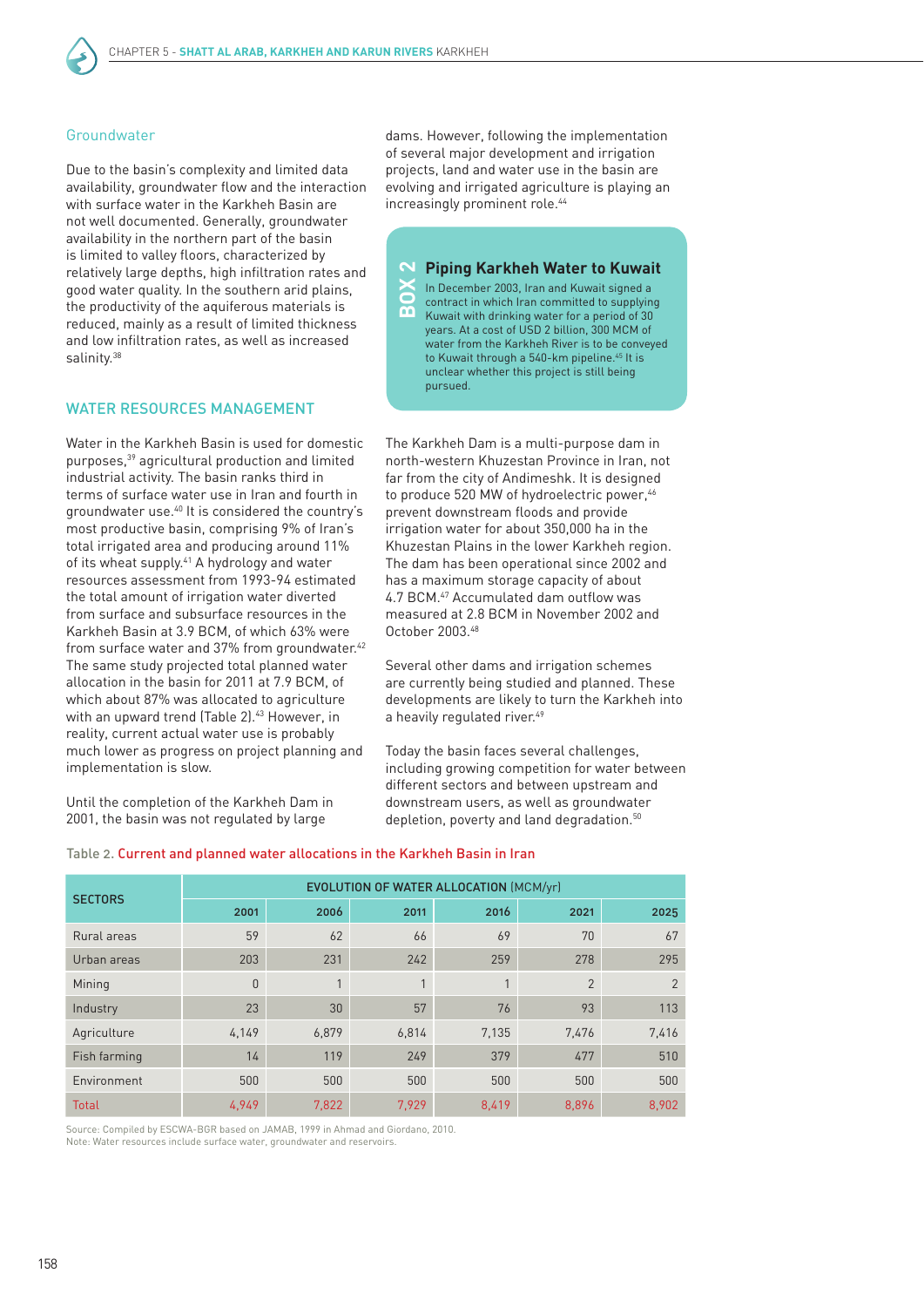

Source: Compiled by ESCWA-BGR based on Plants Around The World, 2010; Masih et al., 2009; Water Resources Directorate in Iran, 2009. (a) Irrigation (I), Hydropower (HP) and Flood Control (FC).

#### WATER QUALITY & ENVIRONMENTAL ISSUES

Over the years, changes in land use, soil erosion and lack of rainfall have negatively impacted the watershed's biodiversity, resulting in the deterioration of water quality and increased flooding risk.51 Water sampling at different stations revealed a steady deterioration of water quality along the river course. The difference in upstream and downstream salinity levels is significant. Figures from 2002 show that while Electrical Conductivity (EC) values in the upper Karkheh were around 500 µS/cm in 2002, they increased to >2,500 µS/cm at the Hamidiyeh and Haweizeh<sup>52</sup> stations, which are located downstream from a series of agricultural development zones.53 More recent data (2003- 2007) indicates that the highest salinity values along the river course were measured at the Haweizeh gauging station.54

More specifically, variations in the salinity of the river can be ascribed to the expansion of agricultural lands and urbanization in the basin.55 Water quality data from 1988 and 2002 shows significant increases in salinity (Figure 6).56 For instance, while the EC value at Hamidiyeh was around 600 µS/cm in 1988, it had increased to 2,500 µS/cm by 2002.<sup>57</sup> Rapid agricultural and urban development over recent decades has led to an increase in irrigation return flows, as well as a rise in domestic and urban sewage discharge in the river.<sup>58</sup> The 1999/2000 drought and the resulting decline in river discharge is considered an important further factor in reducing Karkheh River water quality.59

#### Figure 6. Changes in mean Electrical Conductivity (EC) values along the Karkheh River (1988 and 2002)



Source: Compiled by ESCWA-BGR based on Mahmoudi et al., 2010.

#### **The Haweizeh Marshes BOX 3**

Reduced to an area of around 137,700 ha today, the Haweizeh Marshes (also Haur al Haweizeh) used to extend over a vast area of between 300,000 ha (in average conditions) and 500,000 ha (in flood periods).<sup>60</sup> While the Tigris River is an important contributor to the marshes, the Karkheh River is their main source of freshwater.61 The Haweizeh Marshes are central to maintaining biodiversity in the Mesopotamian Marshes as a whole, as species retreat here to reproduce and subsequently recolonize the neighbouring Central and Hammar Marshes. Iran's construction of a levy running along the international border through the Haweizeh Marshes is likely to significantly reduce freshwater contribution from the Karkheh River and further jeopardize the subsistence of this important ecosystem.<sup>62</sup>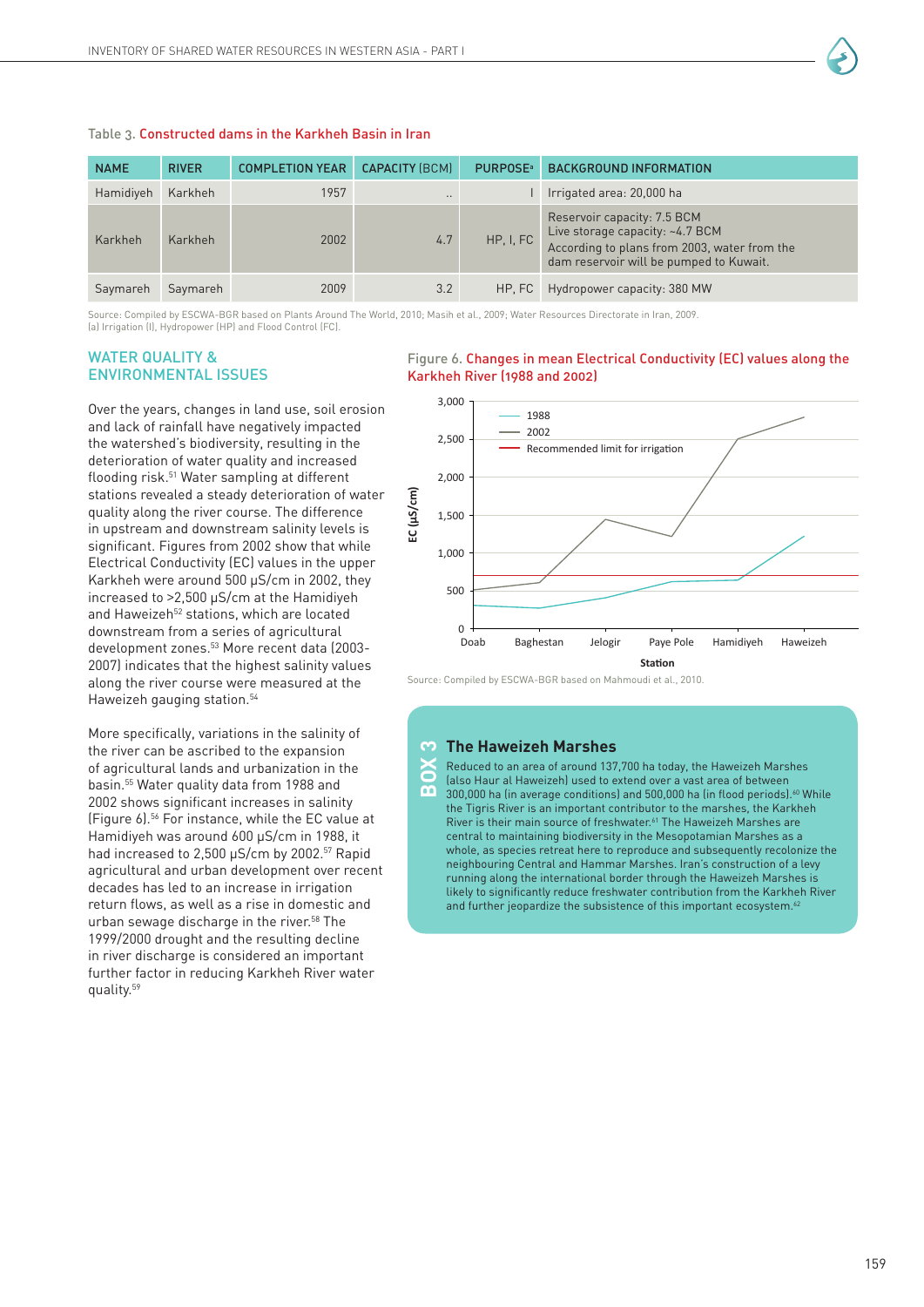

The Karun (historically known as the Ulai or the Rud-e Karun in Persian) is Iran's only navigable river63 and forms the country's largest river basin.

The Karun has a total length of about 867 km and originates in the Zard Kuh Mountains in the Zagros Mountain range about 75 km southwest of Esfahan. From there it flows westwards through ridges and valleys to the Khuzestan Plain at Gotvand. Several tributaries including the Dez and the Kuhrang discharge into the Karun before it reaches Ahvaz, the capital of Khuzestan Province in Iran. From there the river continues towards the Shatt al Arab. The Karun Basin drainage area is estimated at 71,980 km2 and is situated entirely in Iran. The Karun can, however, be considered a shared basin due to the fact that it discharges into the Shatt al Arab, which forms the Iran-Iraq border.

The Karun has a sinuous course, which has shifted repeatedly through history (Box 4). The coastal areas of some of the former riverbeds have filled with seawater.

#### Main Karun tributaries

With a length of 470 km, the Dez has two main tributaries. The Bakhtiari River (or Ab Zalaki River) originates in the Bakhtiari Mountains and runs north-east until it joins the Sezer River, the second main tributary of the Karun, which rises in the north of Lorestan Province.<sup>64</sup> After the Bakhtiari-Sezer confluence and below the Dez Dam, the Dez enters the Khuzestan and Dezful Plains, eventually discharging into the Karun River at Band e Ghir. Much of the Dez River is used for irrigation in Khuzestan Province, especially since the construction of the Dez Dam.

#### HYDROLOGICAL CHARACTERISTICS

The Karun has the highest discharge of Iran's rivers. Figure 7 shows long-term observed discharge for the Karun River at Ahvaz from 1894 to 1985 close to the confluence with the Shatt al Arab. The mean annual specific discharge time series shows a significant negative trend, most likely due to the construction of large hydropower dams in the basin since 1963. Another factor could be the impact of climate change, possibly driven by the decrease in precipitation in the study region, though this observation requires further detailed investigation. Mean annual discharge

#### **The Many Courses of the Karun**

In the past, the Karun was not connected to the Shatt al Arab and instead flowed to the Persian Gulf through several channels, three of which are known today: the Shatt al Qadimi (Ancient River), the Shatt al Ameh (Blind River) and the Bahmanshir River. The first two channels are now filled with seawater, and the Karun flows through the artificial Haffar Channel built for navigational purposes in 1765. The shifting river course sparked border disputes between Iran and the Ottoman Empire that were settled only in 1847 with the signing of the Treaty of Erzurum, which gave Iran access to the Shatt al Arab and the right to use it as a waterway. Source: Encyclopaedia Britannica, 1995. **BOX 4**

was reduced from a rate of 818 m<sup>3</sup>/s (25.7 BCM) before 1963 to 651 m3 /s (20.5 BCM) after 1963. Generally, there is a frequent alternation of wet and dry years (approximately every two to three years). The only exceptions are the occurrence of a persistent wet period around 1920 and a long dry spell that lasted for more than five years from 1980. Maximum annual flows  $(1,581 \text{ m}^3/\text{s})$ were recorded in 1897, while minimum annual flows  $(344 \text{ m}^3/\text{s})$  occurred in 1966. The mean annual flow of the Karun is estimated at 24.5 BCM. More recent values mentioned in the

#### Figure 7. a) Mean (specific) annual discharge, b) discharge anomaly time series of the Karun at Ahvaz (1894-1985)

**Discharge (m3/s)**



Source: Compiled by ESCWA-BGR based on data provided by GRDC, 2011.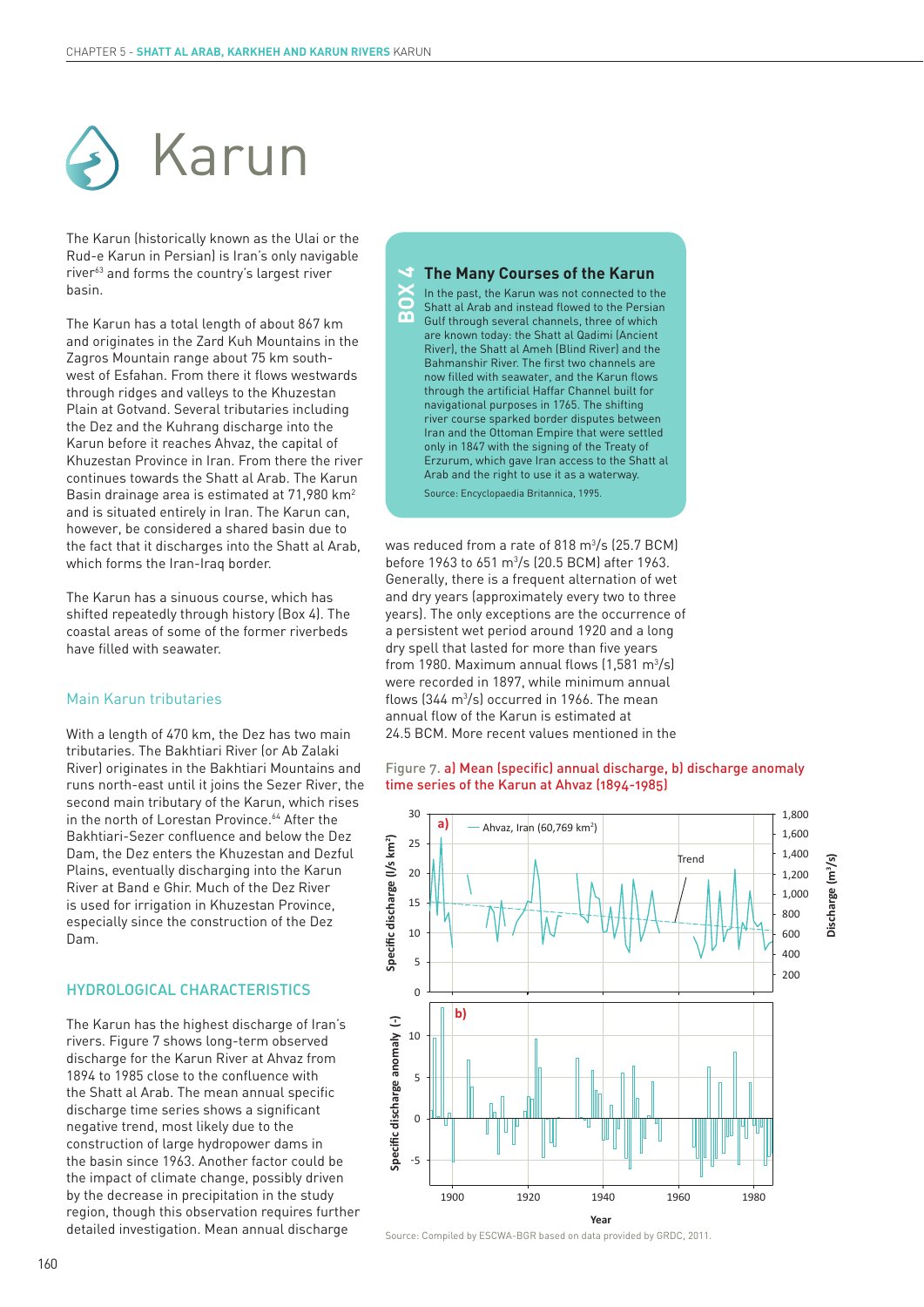

literature state a lower mean annual flow of 22 BCM, though the gauging station and time period are not specified.<sup>65</sup>

#### Flow regime

The natural mean monthly flow regime of the Karun River is characterized by snow-meltdominated peak flows in March and April and low flows in September and October (Figure 8). The highest mean monthly discharge was recorded in April 1969 (2,995 m3 /s) and the lowest discharge in October 1949 (163 m<sup>3</sup>/s). The river's flow regime changed following the construction of dams on the river after 1963, with a decrease in spring peak flows and summer low flows and an increase in (extreme) low flows in autumn.

#### WATER RESOURCES MANAGEMENT

The Karun is an important commercial waterway in Iran, particularly for the transport of oil to the Persian Gulf. Both the Dez and Karun Rivers provide drinking and industrial water to users in the region.<sup>66</sup> Water from the Karun primarily serves large-scale irrigation projects, as well as fish-farming activities and domestic and industrial purposes.<sup>67</sup> Total water use in the basin is estimated at 11.2 BCM/yr (Figure 9).<sup>68</sup>

The Karun Basin is heavily regulated by six large multi-purpose dams that serve to generate hydropower, provide flood control and supply irrigation water in Iran (Table 4). There are five dams on the Karun River itself, with a distance of only 50 km between the Karun I and Masjed Soleyman Dams. In 1997, Iran started building the country's highest earth-fill dam, the Upper Gotvand Dam. Located between the Masjed Soleyman and Nader Shah Dams, the Upper Gotvand Dam is designed to generate hydroelectricity, control floods and mitigate drought impacts in the Khuzestan region.<sup>69</sup> The impounding of the dam started in July 2011, creating a reservoir with a length of 90 km.

Completed in 1963, the Dez Dam was designed to regulate the Dez River as part of the Dez Multi-Purpose River Project, which is a development programme in Khuzestan Province in Iran. In 1957 Iran requested a World Bank loan for the project that aimed to provide irrigation water for around 110,000 ha, supply electric power to several regional cities, and reduce peak floods and flood damage.70 After the World Bank did an initial assessment of the project, Iran revised it and presented the Dez Irrigation Project, a 40,000 ha irrigation scheme that was to be implemented in two stages.<sup>71</sup> In 1960, the World Bank lent the country USD 42 million for the pilot phase. The Dez Irrigation Project is the largest of a number of irrigation projects in the basin.



The Karun-3 Dam on the Karun River, Iran, 2008. Source: M. Samadi.

#### Figure 8. Mean monthly flow regime of the Karun River at Ahvaz for different time periods (1894-1985)



**Month**

Source: Compiled by ESCWA-BGR based on data provided by GRDC, 2011.

#### Figure 9. Water use in the Karun Basin in 2007



Source: Compiled by ESCWA-BGR based on Afkhami et al., 2007.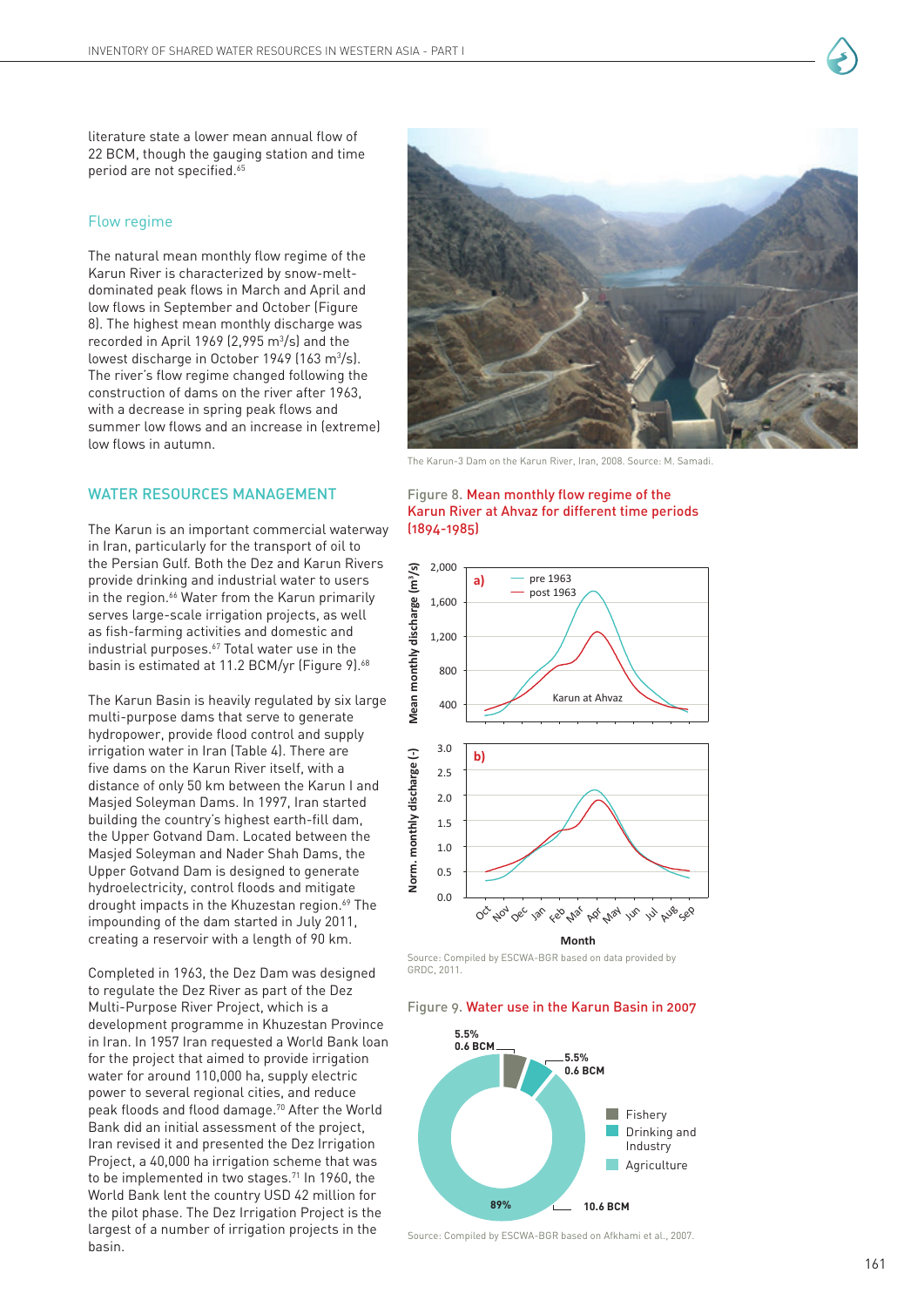

| <b>NAME</b>                          | <b>RIVER</b> | <b>COMPLETION</b><br><b>YEAR</b> | <b>CAPACITY</b><br>(MCM) | <b>PURPOSE</b> <sup>a</sup> | <b>BACKGROUND INFORMATION</b>                                                                                                                                                                                                 |
|--------------------------------------|--------------|----------------------------------|--------------------------|-----------------------------|-------------------------------------------------------------------------------------------------------------------------------------------------------------------------------------------------------------------------------|
| Dez                                  | Dez          | 1962                             | 3,340                    | I, HP, WS                   | Accumulation of sediments from<br>upstream areas is causing a loss<br>in reservoir capacity.<br>The area currently irrigated by<br>the dam reservoir (16,000 ha)<br>falls well short of the projected<br>80,000 ha.           |
| Karun I<br>(Shahid Abbaspour<br>Daml | Karun        | 1976                             | 3,139                    | I, HP                       | The first in a series of dams on<br>the Karun River.<br>Reservoir capacity: ~3.1 BCM<br>Reservoir surface area: 54.8 km <sup>2</sup>                                                                                          |
| Masjed Soleyman<br>(Godar e Landar)  | Karun        | 2001                             | 230                      | I, HP                       | Hydropower capacity: 2,000 MW<br>The dam's spillway gates are said<br>to be the largest of their kind in<br>the world.                                                                                                        |
| Karun III                            | Karun        | 2004                             | 2,000                    | I, HP, FC                   | Reservoir capacity: 2,970 MCM<br>Reservoir surface area: 48 km <sup>2</sup>                                                                                                                                                   |
| Nader Shah                           | Karun        |                                  | 1,620                    | Ω.                          |                                                                                                                                                                                                                               |
| Karun IV                             | Karun        | 2010                             | 2,190                    | <b>HP</b>                   | The Karun IV Dam is the highest<br>dam in Iran. Its installed<br>capacity increases Iran's<br>hydropower potential by more<br>than 1,000 MW.<br>Reservoir surface area: 29 km <sup>2</sup>                                    |
| <b>Upper Gotvand</b>                 | Karun        | 2015<br>(expected)               | 4,500<br>(planned)       | HP, I                       | Construction began in 1997. Once<br>completed, the Upper Gotvand<br>will be Iran's tallest earth-fill<br>dam, supplying one of the<br>country's largest power stations.<br>The impounding of the dam<br>started in July 2011. |

#### Table 4. Main constructed and planned dams in the Karun Basin in Iran

Source: Compiled by ESCWA-BGR based on FAO, 2009; Iran Water and Power Resources Development Co., 2006; Karamouz et al., 2004; Naddafi et al., 2007.

(a) Irrigation (I), Hydropower (HP), Water Supply (WS) and Flood Control (FC).

#### WATER QUALITY & ENVIRONMENTAL ISSUES

As a navigable river, the Karun is severely impacted by pollution from agricultural, industrial and domestic sources, which increases along the river course. Agriculture and industries are the main polluters, and include sugar-cane plantations, fish-farming activities, petrochemical factories, as well as other heavy industries located along the river course.72 A large proportion of irrigation water is returned to the Karun through agricultural and agro-industrial drainage.73 Moreover, most industries discharge their effluents directly into the river without treatment, with an annual total of 315 MCM of industrial sewage flowing into the Karun.74 Municipal wastewater collected from the different cities along the river is also released untreated, with an annual volume of 210 MCM discharging into the river.<sup>75</sup> As a result, the water quality of the Karun is rapidly deteriorating.76 Besides increasing contamination from heavy metals, the rising salinity of the river is a key concern. While the Karun Basin's geological composition makes

the river prone to salinization, $77$  human activity is the main cause of current salinization rates, with extremely high levels that increase along the river course.78 In 2001, an average EC value of 533  $\mu$ S/cm was observed<sup>79</sup> in the basin's headwaters (Dez Dam). However, at the river's confluence with the Shatt al Arab at the city of Khorramshahr, the average salinity was almost seven times higher in the same year, and almost three times higher than in the 1970s.<sup>80</sup> The increased salinity means that the Karun is unsuitable for drinking water use for much of the year.<sup>81</sup>

Apart from salinity issues, high concentrations of three heavy metals (Cr, Ni, Cu) were observed in the downstream part of the Karun as a result of human activities.<sup>82</sup>

The various sources of pollution have endangered aquatic life in the basin.<sup>83</sup> In addition, the high salinity levels have destroyed flora and fauna habitats and affected local endemic species. The high level of pollution also threatens Ramsar-listed wetlands such as Shadegan wetland.<sup>84</sup>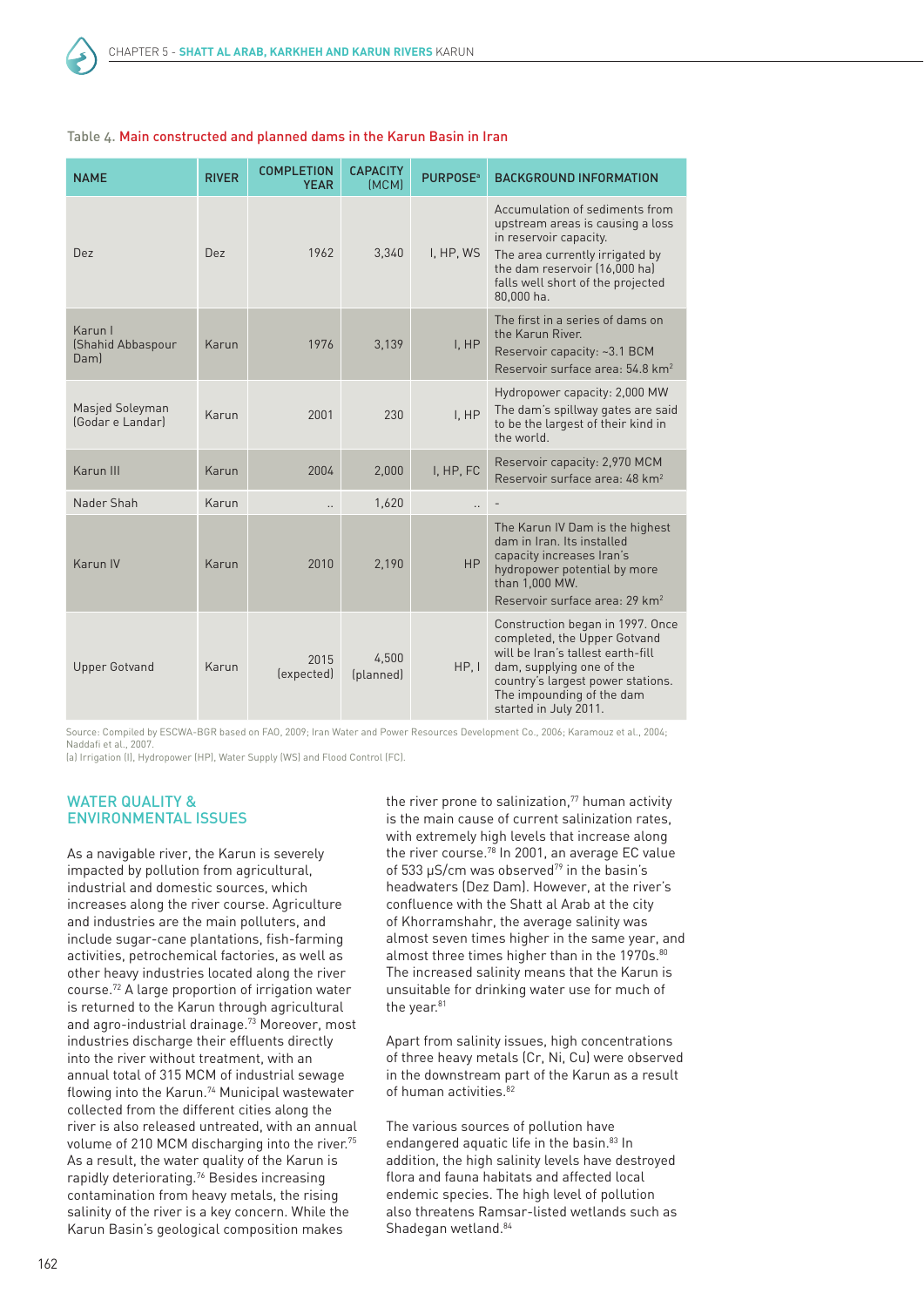## Agreements, Cooperation & Outlook

#### AGREEMENTS

There are no water agreements in place on the Karkheh, Karun or Shatt al Arab Rivers. Control of the Shatt al Arab and the definition of an international border along the river course have caused tensions since the 1639 Peace Treaty between the Ottoman Empire and Persia. In 1975, Iran and Iraq signed the Algiers Agreement, which states that the international border between the two countries is defined by the thalweg of the Shatt al Arab. Five years later, the Iran-Iraq war was partly triggered by unresolved issues surrounding access to and control of the Shatt al Arab. Iraq did not accept the boundary until 1990 after its failed invasion of Kuwait.<sup>85</sup>

The Shatt al Arab remains a source of dispute: Iraq still questions the validity of the Algiers Agreement, while Iran carries out military operations in the Shatt al Arab and claims the river as part of Iranian territorial waters.86

#### COOPERATION

In 2004, Iraq's Ministry of Water Resources protested against Iranian plans to exploit the water of shared rivers and divert them without prior notice. The ministry underscored that dams on the Karkheh impact the environmental balance of the Haweizeh Marshes and reduce water flow to Iraq. Furthermore, dams in the Karun Basin and the diversion of the Karun River through the Hamanshir Canal impact the environment of the Shatt al Arab and agricultural activities nearby. Following these complaints, the two countries created a joint technical committee, which meets regularly to discuss shared water issues. This technical cooperation over shared water issues was further cemented by ministerial meetings in 2009 and 2011, during which officials from

the ministries of Foreign Affairs and Water Resources from both countries met.<sup>87</sup>

#### **OUTLOOK**

Upstream water development projects in the Euphrates and Tigris Basins have implications for the sustainability of the Shatt al Arab River and associated ecosystems. Iran's ongoing development of water infrastructure projects in the Karkheh and Karun Basins will further impact water resources and ecosystems in the Shatt al Arab region and the Mesopotamian Marshes in the coming years. Initial discussions aimed at encouraging cooperation over water issues have to date not resulted in any joint measures to combat environmental degradation. The development of a joint water management strategy would help avert further environmental degradation and sustain socio-economic development activities in the Shatt al Arab region.



The Shatt al Arab, Iraq, 1992. Source: Ed Kashi/VII.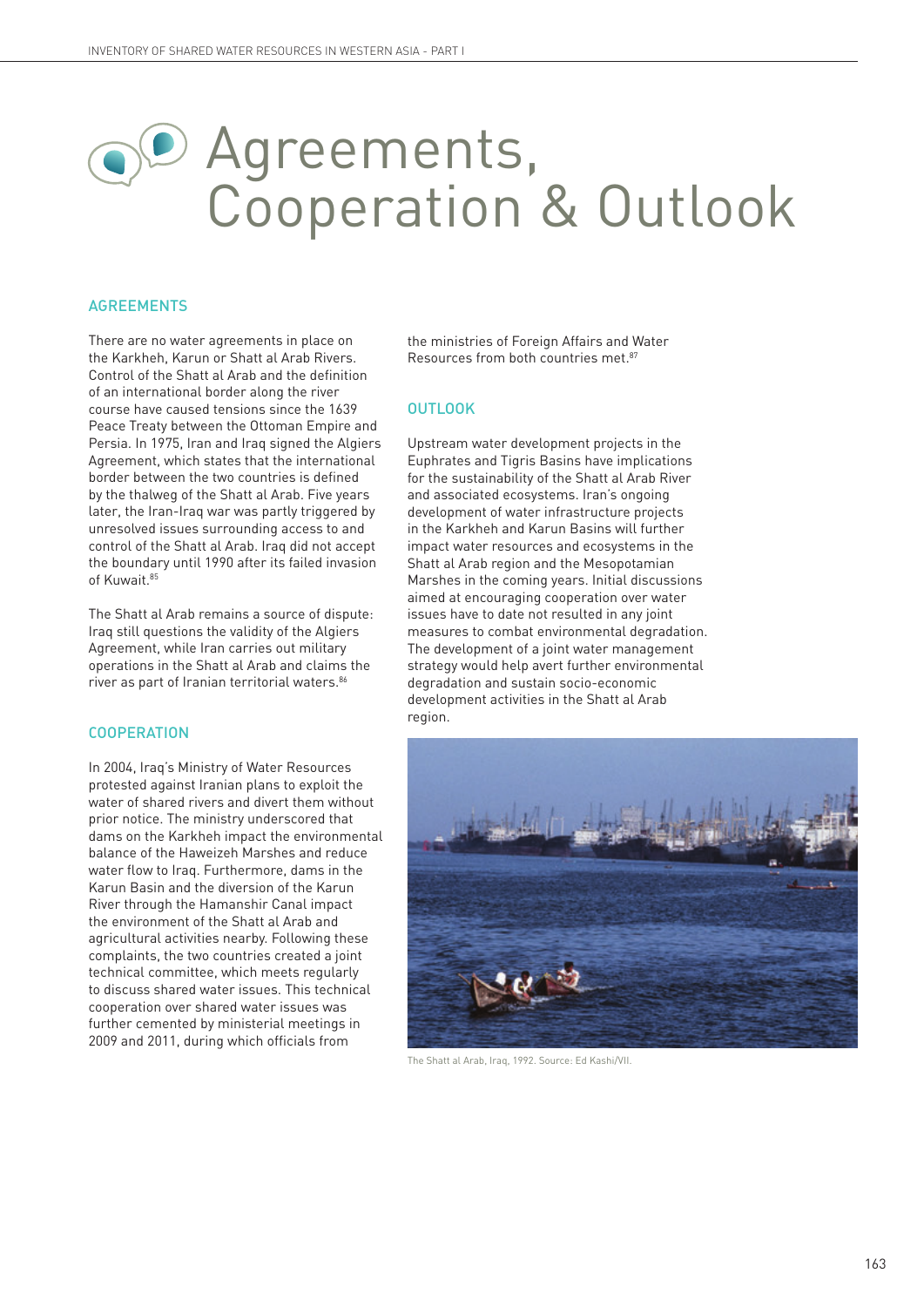## **Notes**

- 1. Basin area was estimated from a digital elevation model (HydroSHEDS) similar to Lehner et al., 2008.
- 2. The Iraq Foundation, 2003.
- 3. Isaev and Mikhailova, 2009, p. 391.
- 4. JAMAB, 1999 cited in Masih et al., 2009, p. 330.
- 5. Masih et al., 2009, p. 330.
- 6. Vali-Khodjeini, 1994.
- 7. The following Iranian provinces fall entirely or partly in the Karkheh Basin: Hamedan, Ilam, Kermanshah, Khuzestan and Lorestan.
- 8. Masih, 2011, p. 12.
- 9. Ibid.
- 10. The following Iranian provinces fall entirely or partly in the Karun Basin: Chaharmahal & Bakhtiari, Esfahan, Khuzestan and Lorestan. The basin population figure is based on a 2006 estimate by the Statistical Center of Iran, 2006.
- 11. Isaev and Mikhailova, 2009, p. 389.
- 12. Coleman and Huh, 2004.
- 13. Isaev and Mikhailova, 2009, p. 391.
- 14. Teller et al., 2000.
- 15. Cooke, 1985.
- 16. Isaev and Mikhailova, 2009.
- 17. The Iraq Foundation, 2003.
- 18. Discharge data from 1894 to 1985 provided by GRDC, 2011.
- 19. Masih et al., 2009; Masih, 2011.
- 20. See Chap. 1.
- 21. See Chap. 3.
- 22. For instance Muthuwatta et al., 2010, studied the Karkheh Basin from November 2002 to October 2003 and estimated the maximum amount of water lost from the whole Karkheh Basin at about 1.5 BCM, taking into account evapotranspiration from the Haweizeh Marshes in the basin. As for the Karun River, mean annual flow is reported as 22 BCM in Afkhami et al., 2007.
- 23. Some mean annual flow estimates in the respective literature are around 80 BCM for the Euphrates and Tigris Rivers together. See UNEP-DEWA and GRID, 2001; Jones et al., 2008.
- 24. Isaev and Mikhailova, 2009.
- 25. Ibid.
- 26. UNEP, 2010.
- 27. Iraq Business News, 2011.
- 28. Al-Yamani and Bishop, 2000.
- 29. Beg and Al-Ghadban, 2003.
- 30. Al-Yamani and Bishop, 2000.
- 31. Isaev and Mikhailova, 2009, p. 393.
- 32. Ibid. p. 389.
- 33. Ministry of Water Resources in Iraq, 2012. The salinity range was 1,112-3,645 mg/L in 2010 and 1,304-9,230 mg/L in 2011.
- 34. Based on FAO, 1994 the salinity guideline for irrigation water was set at <450 mg/L as TDS.
- 35. UNEP, 2010; FAO, 1993.
- 36. The Haweizeh Marshes, also known as Haur al Azim, are a complex of marshes along the Iran-Iraq border.
- 37. Masih et al., 2009, p. 330 give a value of 50,764 km2 . However, a publication from the Ministry of Environment in Iraq et al., 2006, p. 88 states  $48,500$  km<sup>2</sup> as the size of the drainage basin. Muthuwatta et al., 2010 mention 51,000 km<sup>2</sup>.
- 38. Masih, 2011, p. 17.
- 39. Muthuwatta et al., 2010, p. 461.
- 40. Mirzaei et al., 2011.
- 41. Muthuwatta et al., 2010, p. 461.
- 42. Masih et al., 2009, p. 331. The total stream flow for the hydrological year 1993-94 was stated as 7.5 BCM.
- 43. JAMAB, 1999 in Ahmad and Giordano, 2010.
- 44. Masih et al., 2009, p. 330.
- 45. Haghiabi and Mastorakis, 2009, p. 120.
- 46. Plants Around The World, 2010.
- 47. Live storage capacity is about 4.7 BCM (Masih et al., 2009, p. 330).
- 48. Muthuwatta et al., 2010, p. 463.
- 49. Masih et al., 2009, p. 330.
- 50. Masih, 2011, p. 12.
- 51. Mahmoudi et al., 2010.
- 52. Ibid.
- 53. After the Karkheh Dam, the river passes through six main agricultural zones: Evan, Dosalegh, Erayez, Bagheh, Ghods and Karkheh Sofla (Karamouz et al., 2006).
- 54. Mirzaei et al., 2011.
- 55. Salajegheh et al., 2011; Mahmoudi et al., 2010.
- 56. Ibid.
- 57. Concentrations of anions and cations in the river also nearly doubled during this period (Mahmoudi et al., 2010).
- 58. Mahmoudi et al., 2010.
- 59. Ibid; Salajegheh et al., 2011.
- 60. UNEP-DEWA, 2001.
- 61. Ministry of Environment in Iraq et al., 2006, p. 99.
- 62. Ibid., p. 100.
- 63. Isaev and Mikhailova, 2009, p. 389.
- 64. Khosronejad and Ashraf, 2011.
- 65. Afkhami et al., 2007.
- 66. Afkhami, 2003.
- 67. Afkhami et al., 2007.
- 68. Afkhami et al., 2007 mentions plans to increase this amount by about 80% over the coming five years.
- 69. Iran Water and Power Resources Development Co., 2011.
- 70. World Bank, 2011.
- 71. Watkins, 2009.
- 72. Diagomanolin et al., 2004; Naddafi et al., 2007.
- 73. Karamouz et al., 2004; Naddafi et al., 2007.
- 74. Afkhami et al., 2007.
- 75. Ibid. Domestic sewage effluents entering the Karun from the cities of Ahvaz and Khorramshahr present salinity rates of 4,000 µS/cm and 5,400 µS/cm respectively.
- 76. Ibid.
- 77. Ibid.; Afkhami, 2003.
- 78. Diagomanolin et al., 2004; Afkhami, 2003; Naddafi et al. 2007.
- 79. Afkhami, 2003.
- 80. Afkhami, 2003 states that average salinity rose from 1,388 µS/cm in the 1970s to 3,607 µS/cm in 2001.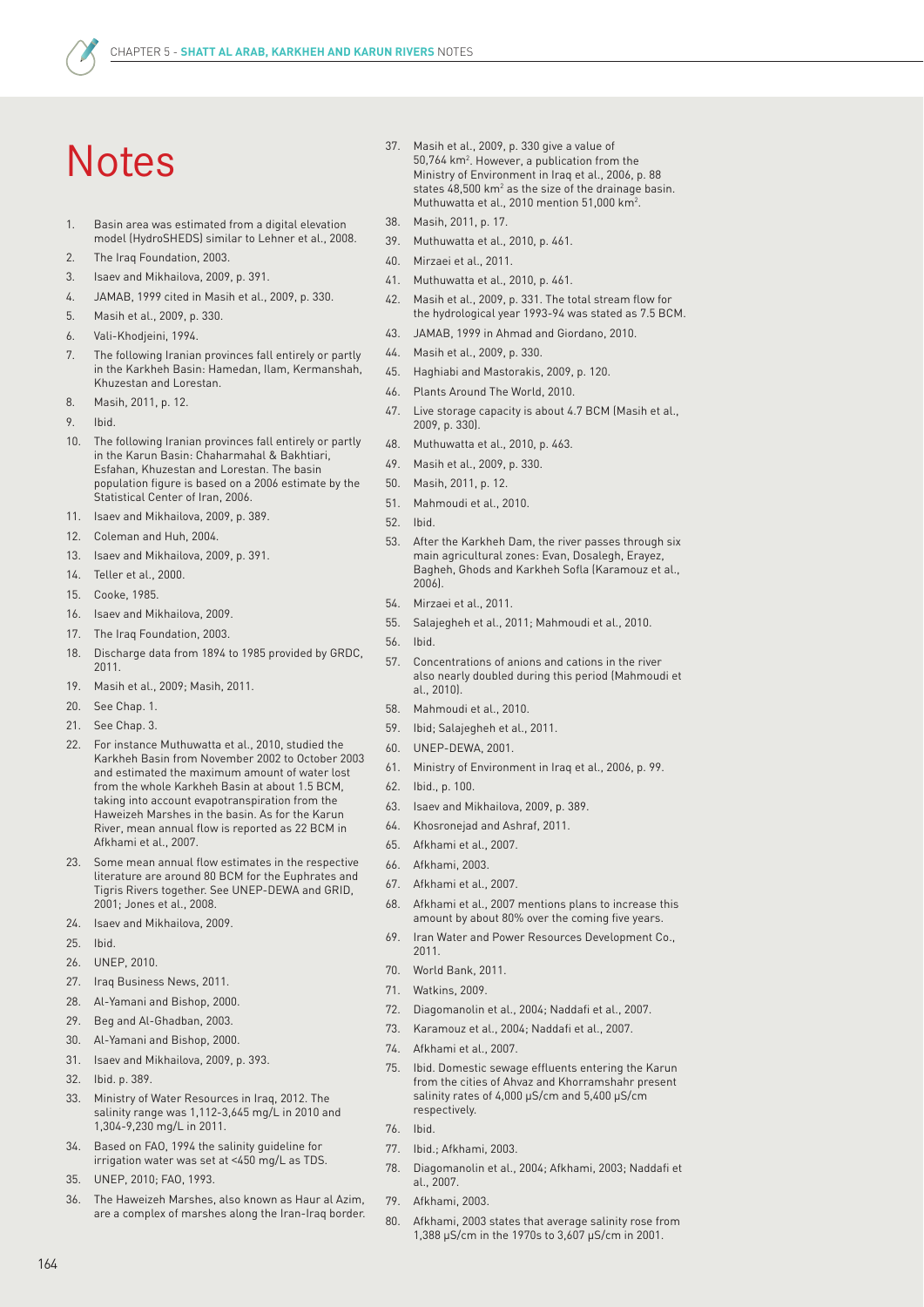

- 81. Naddafi et al., 2007; Afkhami, 2003.
- 82. Diagomanolin et al., 2004. Sampling was carried out in 1996 at different stations along the Karun River.
- 83. Naddafi et al., 2007.
- 84. Afkhami, 2003.
- 85. Martsching, 1998.
- 86. BBC News, 2007.
- 87. Ministry of Water Resources in Iraq, 2012.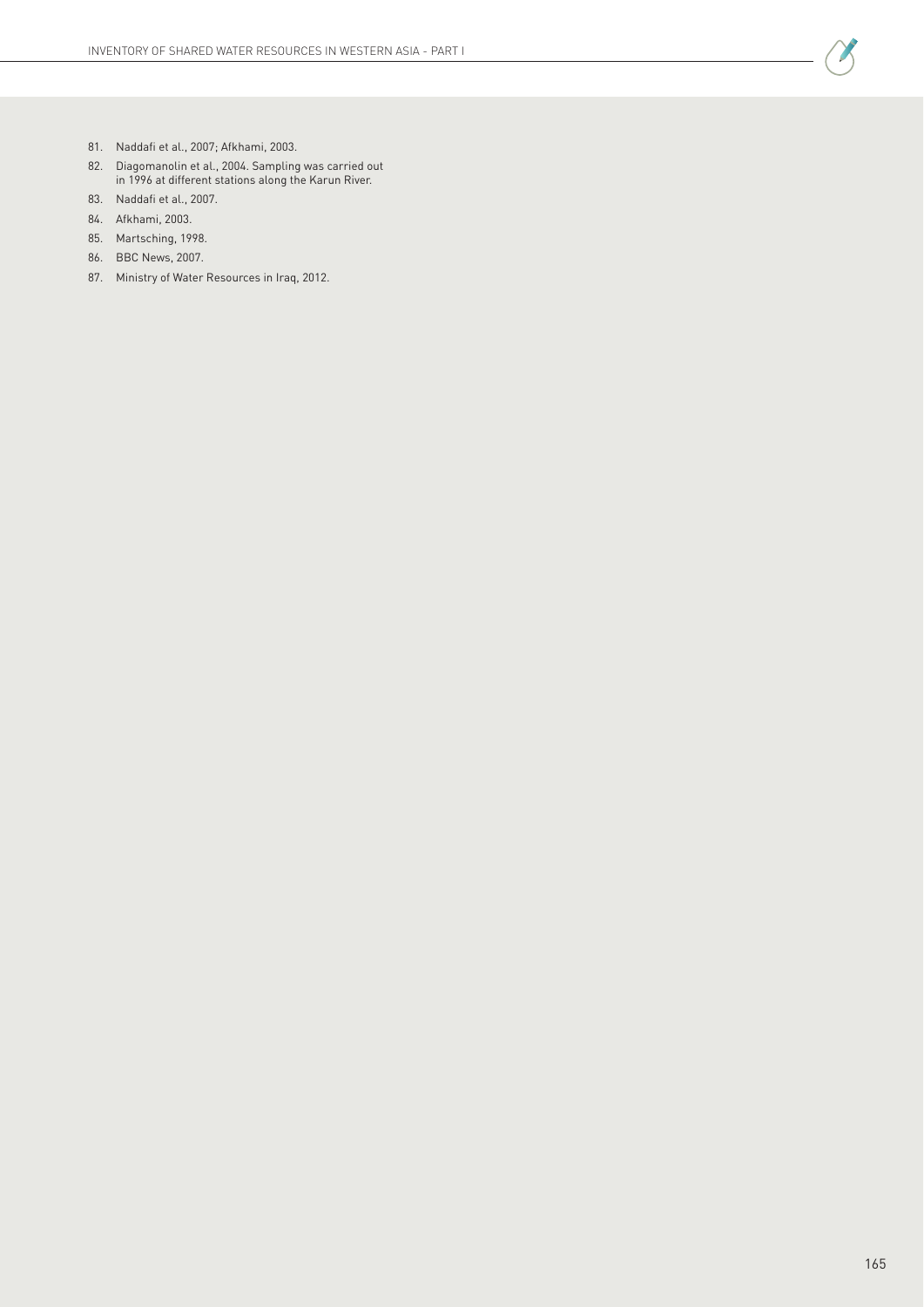

## Bibliography

Afkhami, M. 2003. Environmental Effects of Salinity in the Karun-Dez Basin, Iran. In **Seventh International Water Technology Conference.** Egypt.

Afkhami, M., Shariat, M., Jaafarzadeh, N., Ghadiri, H., et al. 2007. Developing a Water Quality Management Model for Karun and Dez Rivers. **Iranian Journal of Environmental Health Science & Engineering**, 4(2): p. 99-106.

Ahmad, M.-u.-D. and Giordano, M. 2010. CPWF Project Report 2010: Karkheh Basin Focal Project. Published by CGIAR-CPWF (Consultative Group on International Agricultural Research-Challenge Program on Water and Food). Available at: http://cgspace.cgiar.org/bitstream/ handle/10568/3870/PN57\_IWMI\_Project%20Report\_ May10\_final.pdf;jsessionid=3FF5ADD44B3CC67A58B73DC F4F75E307?sequence=1. Accessed on February 9, 2012.

Al-Yamani, F. and Bishop, J. 2000. Trans-Border Environmental Side Effects of the Civil Works in Upstream Countries of Tigris-Euphrates Basin on the Northern Gulf Marine Environment. Published by UN-ESCWA (United Nations Economic and Social Commission for Western Asia).

**BBC News. 2007.** Murky Dividing Lines of Shatt al-Arab. Available at: http://news.bbc.co.uk/2/hi/uk\_news/6496559. stm. Accessed on July 10, 2010.

Beg, M. U. and Al-Ghadban, A. N. 2003. Impact of Draining of Iraqi Marshes on Sediment Quality of Kuwait's Northern Marine Area. **Bulletin of Environmental Contamination and Toxicology**, 71: p. 60-67.

Climate Diagrams. 2009. Climate Diagrams. Available at: http://climatediagrams.com/. Accessed on September 20, 2011.

Coleman, J. M. and Huh, O. K. 2004. Major World Deltas: A Perspective from Space. Published by Coastal Studies Institute, Louisiana State University. Available at: http://128.138.136.5/science/groups/wessman/projects/ wdn/papers/colemanManuscript.pdf. Accessed on February 9, 2012.

Cooke, G. A. 1985. Reconstruction of the Mesopotamian Coastline in the Holocene. In **Annual Meeting of the Geological Society of America.** Published by University of Pittsburgh: Orlando, FL, USA. Available at: http:// www.osti.gov/energycitations/product.biblio.jsp?osti\_ id=6614268. Accessed on February 9, 2012.

Diagomanolin, V., Farhang, M., Ghazi-Khansari, M. and Jafarzadeh, N. 2004. Heavy Metals (Ni, Cr, Cu) in the Karoon Waterway River, Iran. **Toxicology Letters**, 151: p. 63-68.

Encyclopaedia Britannica. 1995. Karun River. Available at: http://www.uv.es/EBRIT/micro/micro\_314\_57.html. Accessed on November 11, 2011.

FAO (Food and Agriculture Organization of the United Nations). 1993. Date Palm Products. In **FAO Agricultural Services Bulletin 101**. Available at: http://www.fao.org/ docrep/t0681E/t0681e02.htm. Accessed on April 11, 2012.

FAO (Food and Agriculture Organization of the United Nations). 1994. Water Quality for Agriculture. In **Irrigation and Drainage Paper 29**. Rome. Available at: http://www. fao.org/DOCREP/003/T0234E/T0234E00.htm. Accessed on March 11, 2012.

FAO (Food and Agriculture Organization of the United Nations). 2009. Irrigation in the Middle East Region in Figures, Aquastat Survey 2008. In **FAO Reports 34**. Rome.

GRDC (The Global Runoff Data Center). 2011. Available at: http://www.bafg.de/GRDC/EN/Home/homepage\_\_ node.html. Accessed on January 6, 2012.

Haghiabi, A. H. and Mastorakis, N. E. 2009. Water Resources Management in Karkheh Basin, Iran. In **Proceedings of the 3rd International Conference on Energy and Development - Environment - Biomedicine.** Athens. Available at: http://www.wseas.us/e-library/ conferences/2009/vouliagmeni2/EDEB/EDEB-18.pdf. Accessed on February 9, 2012.

Iran Water and Power Resources Development Co. 2006. Masjed Suleiman Project. Available at: http://en.iwpco.ir/ MasjedSoleiman/default.aspx. Accessed on February 9, 2012.

Iran Water and Power Resources Development Co. 2011. Iran's Highest Earth-Fill Dam Impounded in the Presence of President Ahmadinejad. Available at: http://en.iwpco.ir/ Lists/News/DispForm.aspx?ID=119. Accessed on February 9, 2012.

Iraq Business News. 2011. 129 km Irrigation Channel for Basra. Available at: http://www.iraq-businessnews. com/2011/07/22/129-km-irrigation-channel-for-basra/. Accessed on January 5, 2012.

Isaev, V. A. and Mikhailova, M. V. 2009. The Hydrography, Evolution, and Hydrological Regime of the Mouth Area of the Shatt al-Arab River. **Water Resources**, 36(4): p. 380-395.

Jones, C., Sultan, M., Yan, E., Milewski, A., et al. 2008. Hydrologic Impacts of Engineering Projects on the Tigris-Euphrates System and its Marshlands. **Journal of Hydrology**, 353: p. 59-75.

Karamouz, M., Akhbari, M., Moridi, A. and Kerachian, R. 2006. A System Dynamics-Based Conflict Resolution Model for River Water Quality Management. **Iranian Journal of Environmental Health Science & Engineering**, 3(3): p. 147-160.

Karamouz, M., Mahjouri, N. and Kerachian, R. 2004. River Water Quality Zoning: A Case Study of Karoon and Dez River System. **Iranian Journal of Environmental Health Science & Engineering**, 1(2): p. 16-27.

Khosronejad, A. and Ashraf, A. 2011. Hydrological Studies of Dez Dam Watershed. In **White papers**. Available at: http://www.hydro-international.com/whitepaper/ id5-Hydrological\_studies\_of\_Dez\_dam\_watershed.html. Accessed on February 12, 2012.

Lehner, B., Verdin, K. and Jarvis, A. 2008. New Global Hydrography Derived From Spaceborne Elevation Data. **EOS, Transactions American Geophysical Union**, 89(10): p. 93-94.

Mahmoudi, B., Bakhtiari, F., Hamidifar, M. and Daneh, A. 2010. Effects of Land Use Change and Erosion on Physical and Chemical Properties of Water (Karkheh Watershed). **International Journal of Environmental Research**, 4(2): p. 217-228.

Martsching, B. 1998. Iran-Iraq War and Waterway Claims. Published by The Inventory of Conflict and Environment, Trade and Environment Database. Available at: http:// www1.american.edu/ted/ice/iraniraq.htm. Accessed on February 2, 2012.

Masih, I. 2011. Understanding Hydrological Variability for Improved Water Management in the Semi-Arid Karkheh Basin, Iran. Doctorate Thesis. Delft University of Technology, Institute for Water Education. Delft.

Masih, I., Ahmad, M.U.D. and Uhlenbrook, S. 2009. Analysing Streamflow Variability and Water Allocation for Sustainable Management of Water Resources in the Semi-

Arid Karkheh River Basin, Iran. **Physics and Chemistry of the Earth**, 34: p. 329-340.

Ministry of Environment in Iraq, Ministry of Water Resources in Iraq and Ministry of Municipalities and Public Work in Iraq. 2006. Main Water Control Structures (Dams and Water Diversions) and Reservoirs (Annex III). In **New Eden Master Plan for Integrated Water Resources Management in the Marshlands Area.** New Eden Group. Italy-Iraq.